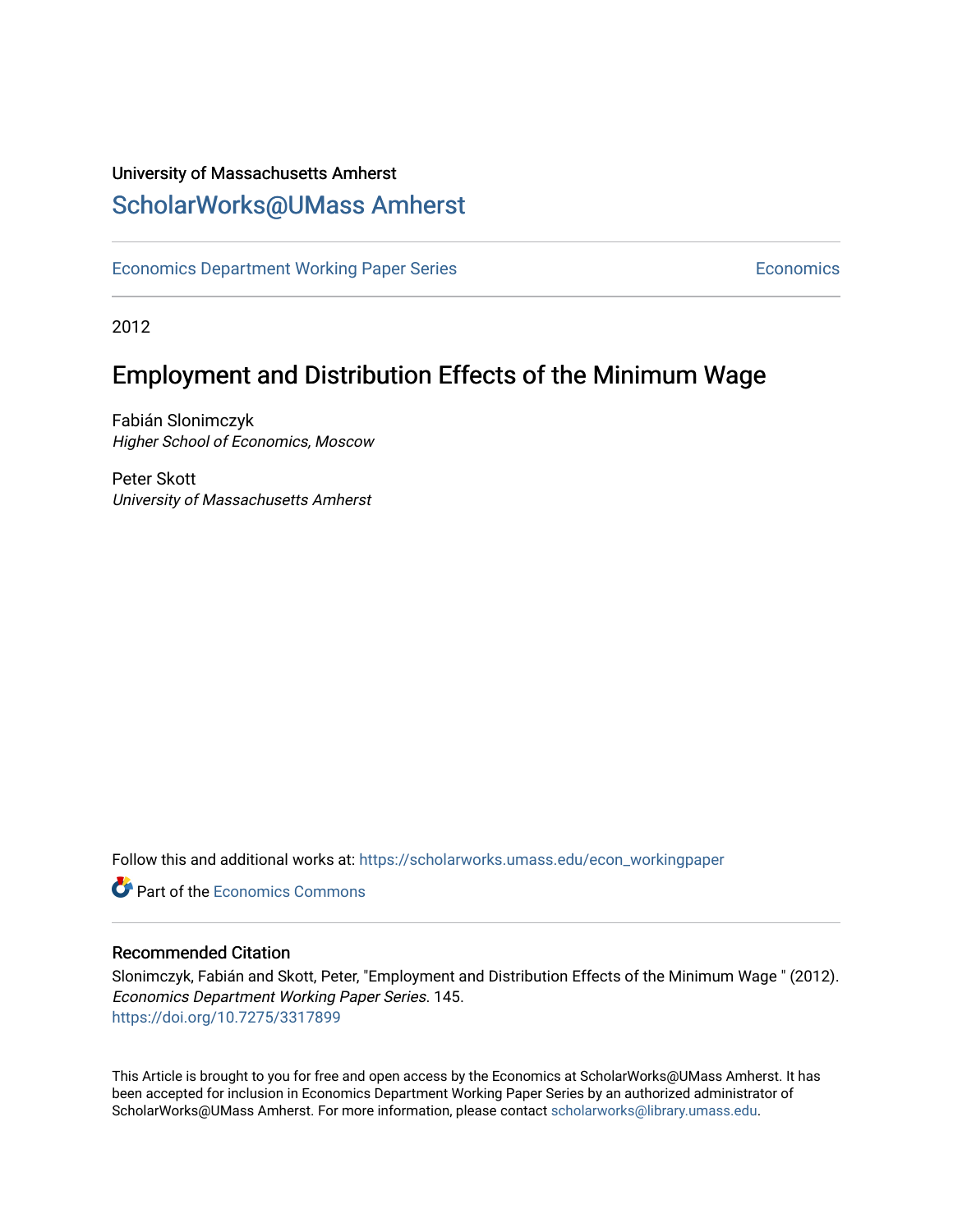# **DEPARTMENT OF ECONOMICS**

## **Working Paper**

## **Employment and Distribution Effects of the Minimum Wage**

By 

Fabián Slonimczyk Peter Skott

Working Paper 2012-5 *(This is a revised version of 2010‐03)*



## **UNIVERSITY OF MASSACHUSETTS AMHERST**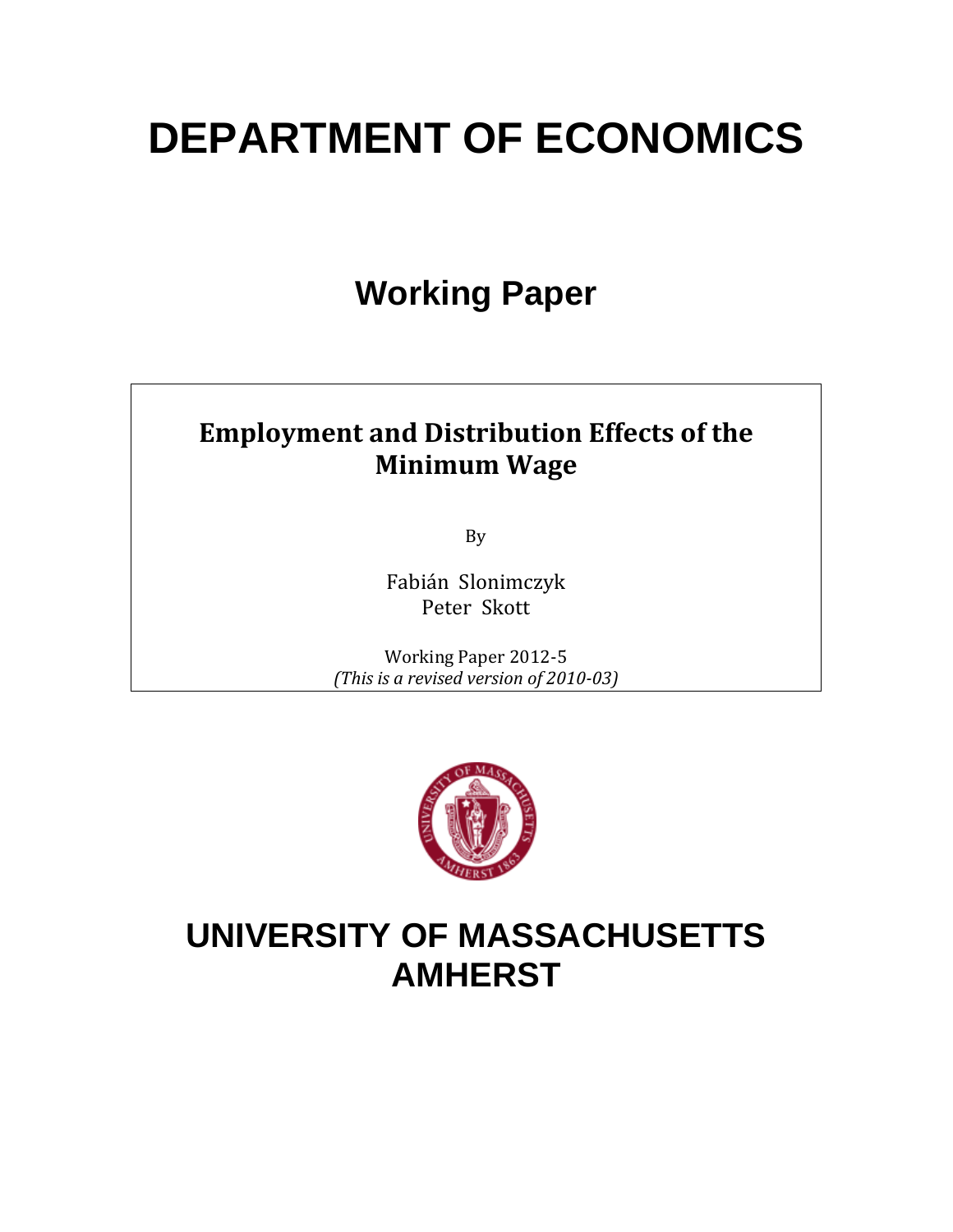## Employment and Distribution Effects of the Minimum Wage<sup>∗</sup>

Fabián Slonimczyk<sup>†</sup> Peter Skott<sup>‡</sup>

February 11, 2012

#### Abstract

This paper analyzes the effects of the minimum wage on wage inequality, relative employment and over-education. We show that over-education can be generated endogenously and that an increase in the minimum wage can raise both total and low-skill employment, and produce a fall in inequality. Evidence from the US suggests that these theoretical results are empirically relevant. The over-education rate has been increasing and our regression analysis suggests that the decrease in the minimum wage may have led to a deterioration of the employment and relative wage of low-skill workers.

JEL classification: J31, J41, J42

Key words: Minimum wage, earnings inequality, monopsony, efficiency wage, over-education.

<sup>∗</sup>Early versions of this paper have been presented at the University of Massachusetts, University of Aarhus, Higher School of Economics, and Queen Mary University of London. We thank seminar participants for helpful comments. Perceptive comments and suggestions by an anonymous referee have been particularly helpful.

<sup>†</sup> International College of Economics and Finance, Higher School of Economics, Moscow; email: fslonimczyk@hse.ru

<sup>‡</sup>University of Massachusetts, Amherst; email: pskott@econs.umass.edu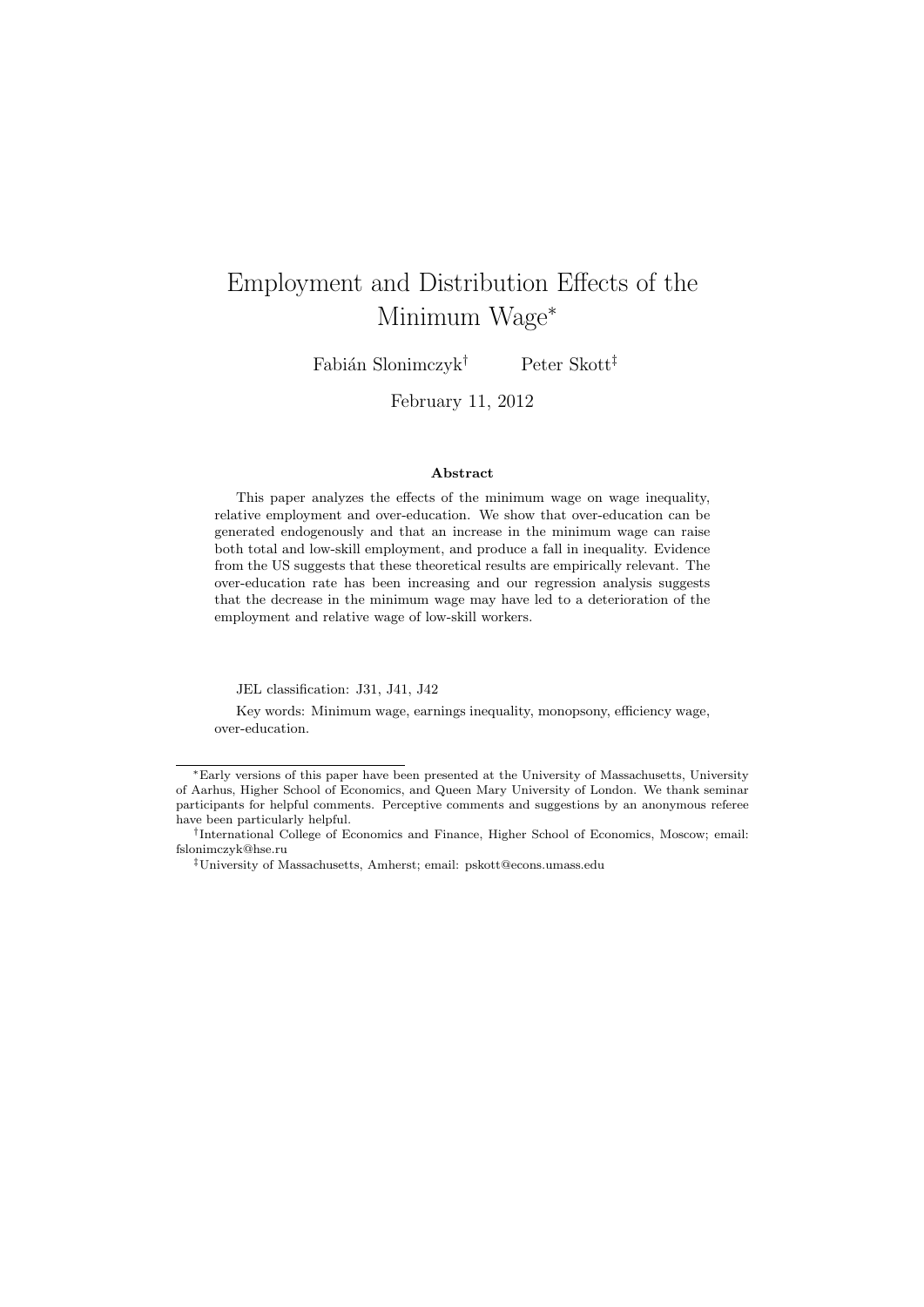#### 1 Introduction

This paper analyzes the effects of changes in the minimum wage on wage inequality, relative employment and the prevalence of mismatch (over-education) in the labor market.

Studies by DiNardo et al. (1995) and Lee (1999) have suggested that changes in the minimum wage and other labor market institutions have been important for the observed increase in inequality. This claim has obvious appeal. It is easy to see how these institutional changes may have put downward pressure on low-skill wages. However, in a standard model the change in relative wages will raise the demand for low-skill workers. Contrary to this prediction, low-skill workers appear to have lost ground in terms of both wages and employment.

The simultaneous increase in the relative wage and employment of high-skill workers has been interpreted as evidence of skill-biased technical change (e.g. Levy and Murnane, 1992; Acemoglu, 2002). Other interpretations are possible, however: in this paper we show that a fall in the minimum wage can generate a deterioration in the position of low-skill workers, both in terms of wages and employment. The presence of mismatch is central to the argument. As shown by Sattinger (2006) and Skott (2005, 2006), relative wages and employment can move in the same direction, even in the absence of any skill bias, if the prevalence of mismatch is determined endogenously. Induced changes in mismatch, moreover, can contribute to an explanation of changes in within-group or residual inequality.

To keep matters as simple as possible, we assume that high-skill workers can get two types of jobs ('good' high-tech jobs and 'bad' low-tech jobs), whereas lowskill workers have only one type of employment opportunity (low-tech). We show that mismatch —some high-skill workers having low-tech jobs— is compatible with a variety of labor market theories, including extended versions of standard efficiency wage models in which the monitoring of workers' effort is imperfect, contracts are incomplete, and workers cannot convincingly pre-commit to not shirking. In this setting, one solution is for firms to use the threat of dismissal as a way to elicit effort (Shapiro and Stiglitz, 1984; Bowles, 1985). For this threat to work, both good and bad jobs must be rationed to ensure that employed workers receive a rent over and above their best alternative. Good jobs pay more than bad jobs, which in turn must pay more than unemployment. In equilibrium there will be both un- and under-employment (some high-skill workers have bad jobs that do not utilize their skills), and inequality between groups will depend not only on the wage gap between good and bad jobs, but also on the degree of mismatch. As long as some matches of high-skill workers and bad jobs are sustained in equilibrium, changes in exogenous variables will affect not only wages and employment rates but also the degree of mismatch. These induced changes in the degree of underemployment of high-skill workers lie behind the monopsonistic effects. An increase in the minimum wage can reduce the employment of high-skill workers in low-tech jobs, and this deterioration of the employment conditions for high-skill workers relaxes the no-shirking condition in high-tech jobs and stimulates employment.

Monopsonistic effects have been introduced into efficiency wage models by Rebitzer and Taylor (1995) but our mechanism is different. Rebitzer and Taylor assume that firms have fixed monitoring resources, so that the probability of detecting a shirk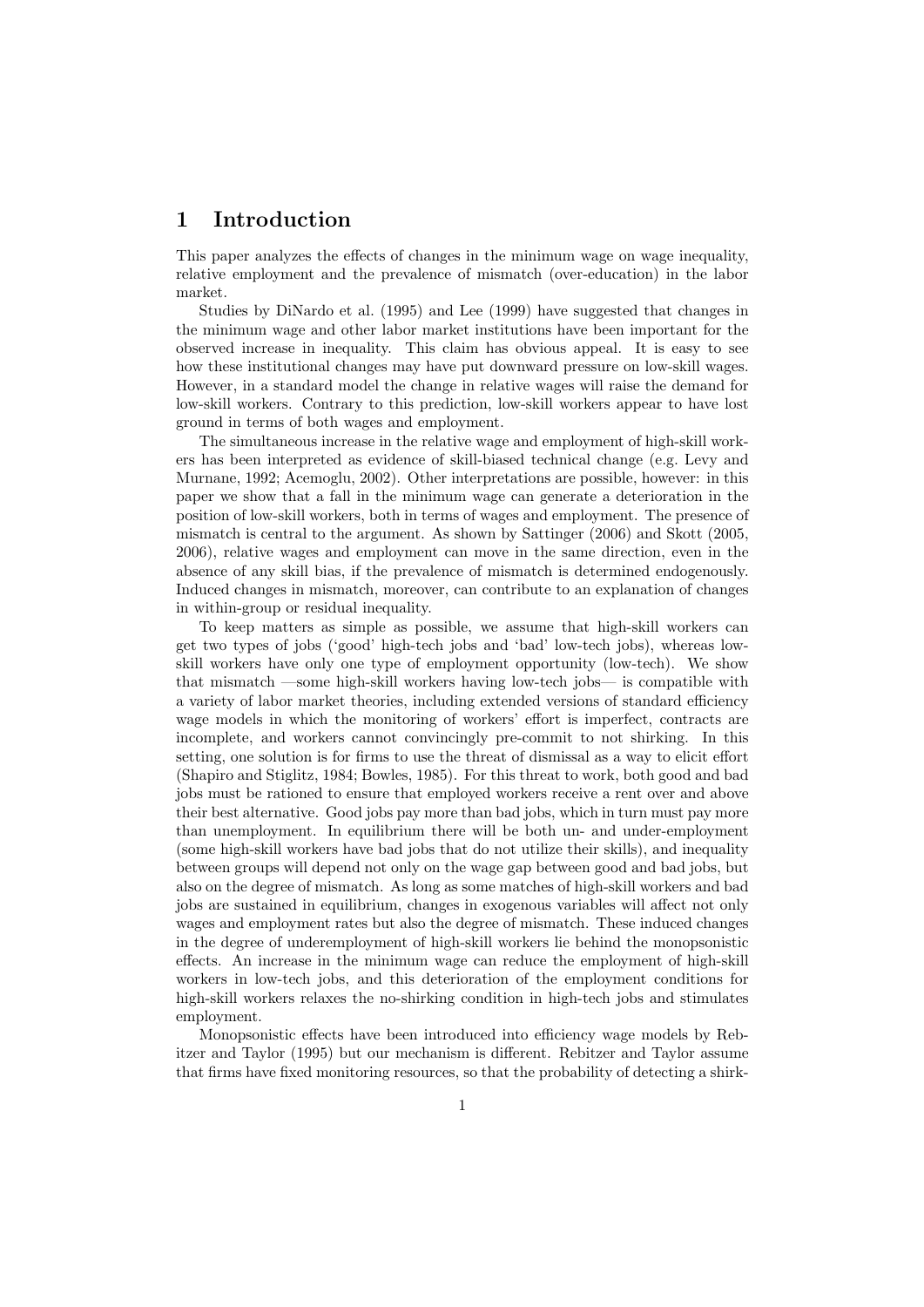ing worker is decreasing in the total number of employees. Thus, firms are forced to increase wages, and thereby the potential penalty of dismissal, pari-passu with employment. In other words, firms face an upward sloping labor (effort) supply curve, and a binding minimum wage may induce an increase in employment, just as in the classical monopsony case. Unlike Rebitzer and Taylor, we have two different types of workers, and this heterogeneity, in combination with the presence of mismatch, implies that monopsonistic features can arise even with exogenously given probabilities of detection.<sup>1</sup> In our setting, unemployment, mismatch and monopsonistic effects are generated by the same efficiency-wage mechanism.<sup>2</sup>

The monopsonistic effects provide a link to another strand of literature. The monopsony model, literally interpreted, may have little relevance (for example see Stigler, 1946) but as argued by Manning (2003, 2004), labor markets can be monopsonistic, even if there is a multiplicity of buyers of labor. Indeed, the survey by Boal and Ransom (1997) describes several alternative multi-agent models that lead to many of the same conclusions as classic single-buyer monopsony. We contribute to this literature by showing that efficiency wages can generate economy-wide monopsony effects as well as skill mismatch.

The significance of the theoretical analysis depends on the degree of mismatch. While measuring mismatch has proved challenging, studies suggest that over-education is widespread in all OECD countries. Estimates range between 10 and 40%, and the evidence also shows large differences in the returns to education to different workers, depending on whether they are over- or under-qualified for their jobs (Sicherman, 1991; Groot and Maassen van den Brink, 2000)<sup>3</sup>. Combining data from the Dictionary of Occupational Titles and the Current Population Survey, our own estimates in this paper produce over-education rates of about 15-25% in the US, and the rate of over-education changes substantially between 1973 and 2002 (the period for which we have data).

Our theoretical model generates predictions for the effect of the minimum wage on unemployment, over-education, relative wages and relative employment. We estimate the relevant reduced-form equations using time series variation for the US as a whole and supplement these regressions with panel regressions using state-level data. This approach is unlike most recent empirical work on the employment effects of the minimum wage, which looks at specific groups or industries that are likely to be strongly affected, such as teenagers and restaurants (see Card and Krueger (1995), Dube et al. (2010), and Brown (1999) and Neumark and Wascher (2006) for surveys). Our theoretical argument, however, concerns macro effects on the entire labor market, and these macro effects can not be captured by a partial study of employment effects for a small subset of workers or industries. Nothing in our argument precludes adverse

<sup>&</sup>lt;sup>1</sup>The model can be extended to include fixed monitoring resources, as in Rebitzer and Taylor. An appendix with this extension is available on request.

 $2$ This is unlike the analysis in Manning (2003, pp. 256–262), where efficiency wage elements and involuntary unemployment are added to models with monopsonistic features.

<sup>3</sup>Some studies have suggested that individual ability bias explains these results. Slonimczyk (2008), however, shows that differences in the returns to surplus and required qualifications persist when fixed effects are introduced. Slonimczyk (forthcoming) studies the effect of increasing skill mismatch on earnings inequality in the U.S.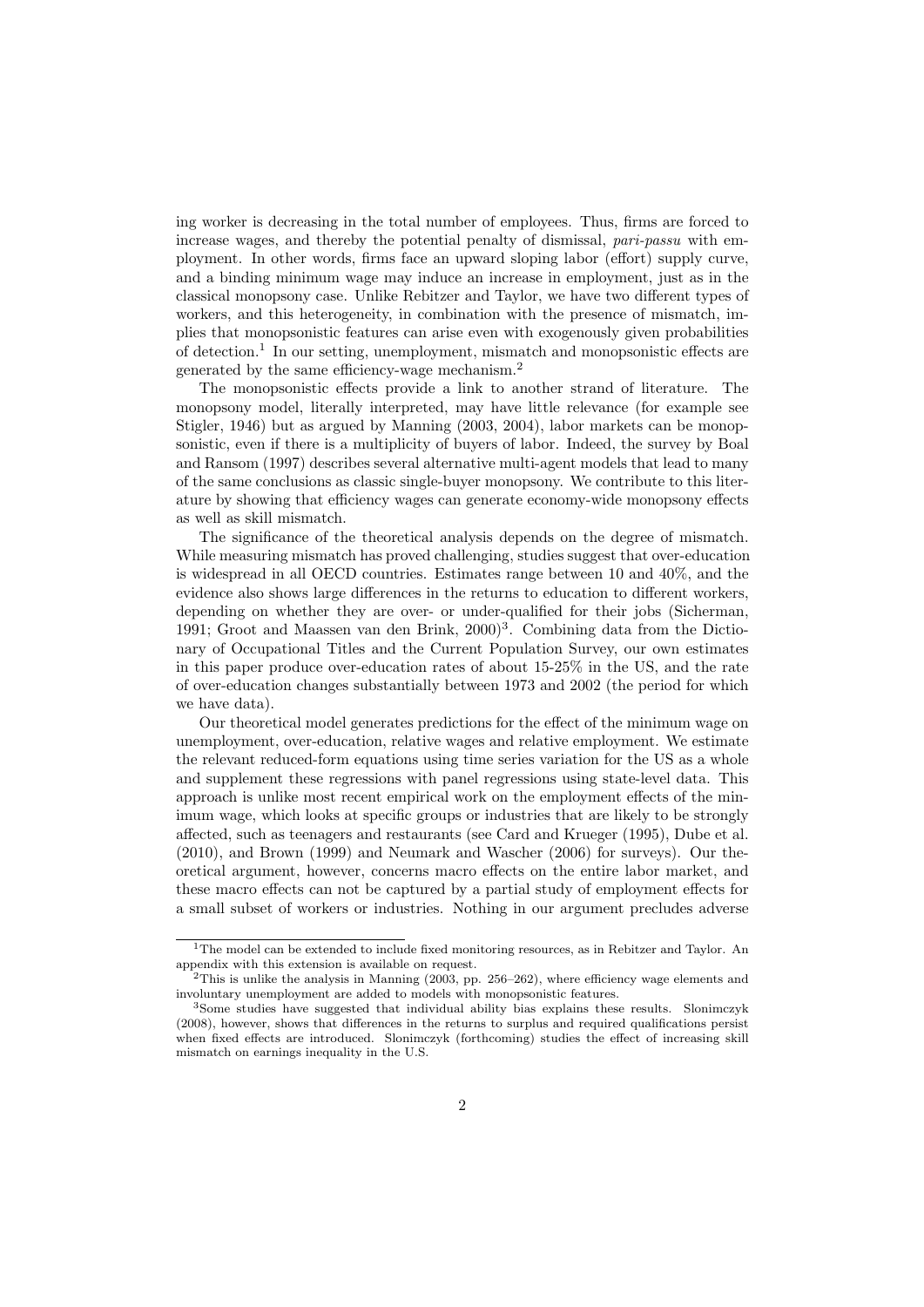employment effects in some industries or for some groups of workers.<sup>4</sup> The argument for positive employment effects in this paper is not that the individual employer has monopsonistic power and therefore increases employment and output in response to a rise in the minimum wage. Nor do we rely on inelastic demand for the output of sectors with a high proportion of low-skill workers.

The regression results are consistent with monopsonistic effects of changes in the minimum wage. The coefficient on minimum wages is either negative and significant or statistically not different from zero in all time series and panel regressions for lowskill and high-skill unemployment. We also find a strong inverse relationship between the minimum wage and the degree of over-education. Finally, the regressions give the expected negative effect of the minimum wage on the wage premium in high-skill jobs.

One obvious shortcoming of aggregate time series data is the small number of observations, in our case 96 quarterly observations over the period 1979–2002. The construction of a relevant minimum wage also raises problems since some state level minimum wages exceed the Federal minimum.<sup>5</sup> Panel data improves matters in some respects. The number of observations increases, the minimum wage can be defined at the state level, and the non-binding Federal level in some states —which is a problem in time series regressions— now becomes an advantage. But endogeneity issues, in particular with respect to the relative labor supply, lead to other problems.<sup>6</sup> These limitations and problems imply that the results should be interpreted with care.

The paper is in five sections. Section 2 describes the theoretical argument for endogenous mismatch. The effects of changes in a binding minimum wage are examined in Section 3. Section 4 presents the empirical evidence, and Section 5 concludes.

#### 2 Endogenous mismatch

#### 2.1 A benchmark without mismatch

Consider an economy with two types of jobs and two types of workers. Jobs are either high-tech or low-tech. Workers can be high-skill or low-skill; the level of skill is the product of past decisions to invest in human capital and is taken as given.

Firms maximize profits subject to a production function,

$$
Y = F(N_H, N_L) \tag{1}
$$

where  $N_H$  and  $N_L$  are the total number of high- and low-tech jobs that have been filled. There are constant returns to scale.

<sup>4</sup>The model in section 3 suggests that an increase in minimum wages may lead to expansion of employment of low-skill adult workers (their no-shirking condition has been relaxed), but the expansion may happen at the expense of both teenage workers and mismatched high-skill workers. This outcome would be in line with Neumark and Wascher's (2006) finding that an expansion of the earned income tax credits generate a displacement of teenage women by low-skill adult women.

<sup>&</sup>lt;sup>5</sup>Changes in the coverage of the minimum wage could also be a potential source of difficulties. However, coverage was stable over the period that we consider.

<sup>6</sup>Changes in the minimum wage could also be partly endogenous (Card and Krueger, 1995; Autor et al., 2008). We address this issue in section 4.5.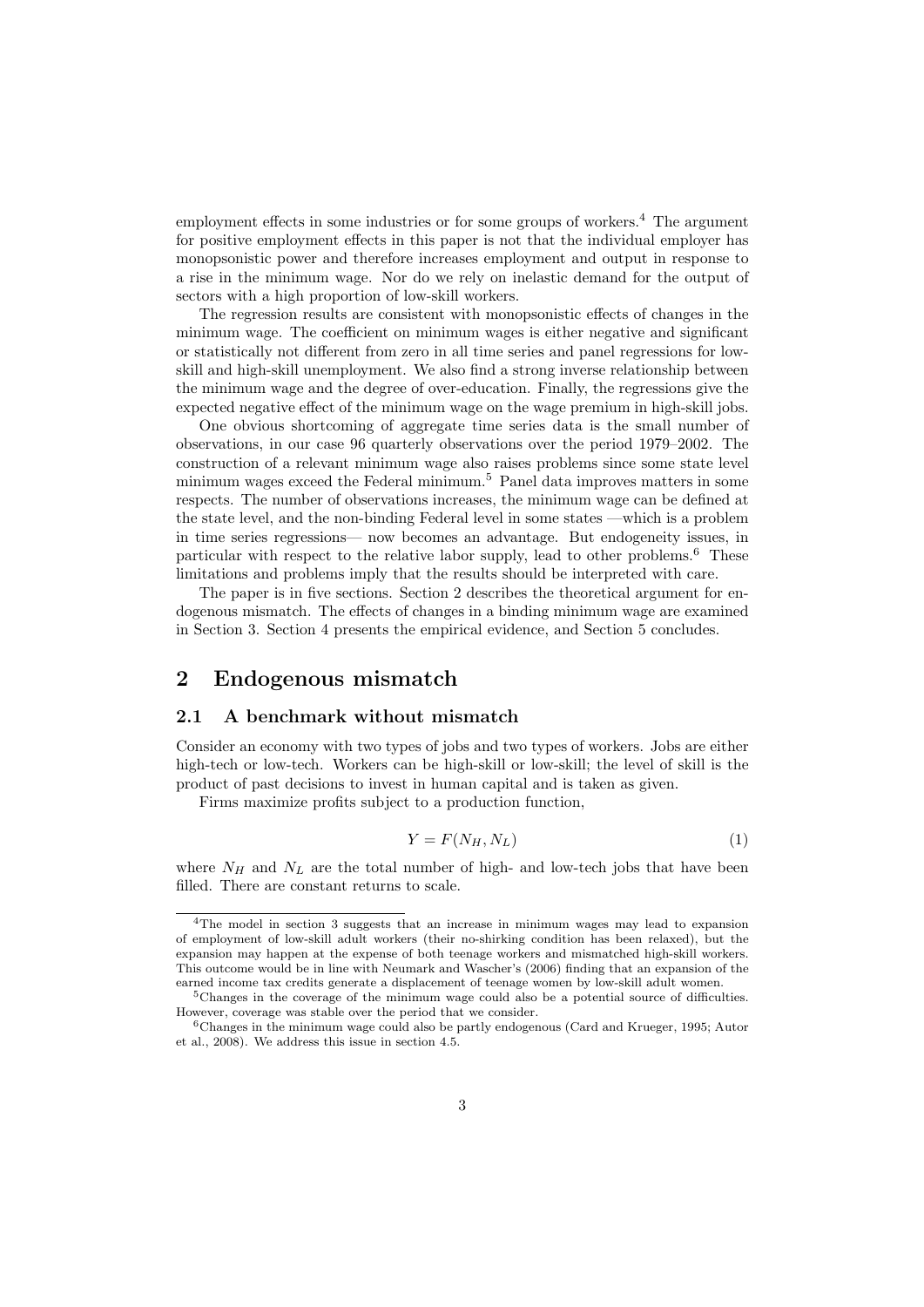Assuming perfect competition, the first order conditions with respect to the employment levels yield:

$$
w_H = F_1(N_H, N_L) \tag{2}
$$

$$
w_L = F_2(N_H, N_L) \tag{3}
$$

where  $w_H$  and  $w_L$  denote the real wage rates in high and low tech jobs and  $F_i$  is the partial derivative with respect to argument i. The perfect-competition assumption could be relaxed. Imperfect competition with a constant markup on labor cost can be covered by including the same multiplicative constant on the right hand side of both (2) and (3); this would leave the qualitative results unchanged.

The first order conditions  $(2)$ – $(3)$  can be combined with supply equations for the two types of labor. Let  $H$  and  $L$  be the numbers of low- and high-skill workers in the total labor force. If low- and high-skill workers are matched to low- and high-tech jobs, respectively, standard supply equations can be written as

$$
\frac{N_H^s}{H} = G^H(w_H); \quad G^{H'} \ge 0 \tag{4}
$$

$$
\frac{N_L^s}{L} = G^L(w_L); \quad G^{L'} \ge 0 \tag{5}
$$

In equilibrium  $N_H = N_H^s$  and  $N_L = N_L^s$ , and equations (2)–(5) determine solutions for the wages and employment.

#### 2.2 A model with mismatch

It may be reasonable to assume that only trained doctors are hired by hospitals to do surgery, but one can wait tables, even with a Ph.D. degree. This possibility of mismatch between a worker's skill and the skill requirements of the job can be captured by allowing both types of workers to compete for the low-tech positions; we assume that high-tech jobs, by contrast, must be filled by high-skill workers. Algebraically,

$$
N_H = N_{HH} \tag{6}
$$

$$
N_L = N_{LL} + N_{HL} \tag{7}
$$

where  $N_H$  and  $N_L$  denote high- and low tech jobs and  $N_{ij}$  is the employment of workers of type i in a jobs of type j  $(i = H, L; j = H, L)$ .

Assuming, for simplicity that high- and low-skill workers are perfect substitutes in low-tech jobs, the production function  $(1)$  and the first-order conditions  $(2)-(3)$  will be unaffected by the mismatch. The supply equations  $(4)$ – $(5)$ , however, are replaced by the following wage equations:

$$
w_{HH} = \phi^{HH} \left( \frac{N_{HH}}{H}, \frac{N_{HL}}{H}, w_L \right); \quad \phi_1^{HH} > 0, \phi_2^{HH} \ge 0, \phi_3^{HH} \ge 0 \tag{8}
$$

$$
w_{HL} = \phi^{HL} \left( \frac{N_{HH}}{H}, \frac{N_{HL}}{H}, w_H \right); \quad \phi_1^{HL} > 0, \phi_2^{HL} \ge 0, \phi_3^{HL} \ge 0 \tag{9}
$$

$$
w_{LL} = \phi^{LL} \left( \frac{N_{LL}}{L}, w_H \right); \qquad \phi_1^{LL} > 0, \phi_2^{LL} \ge 0 \qquad (10)
$$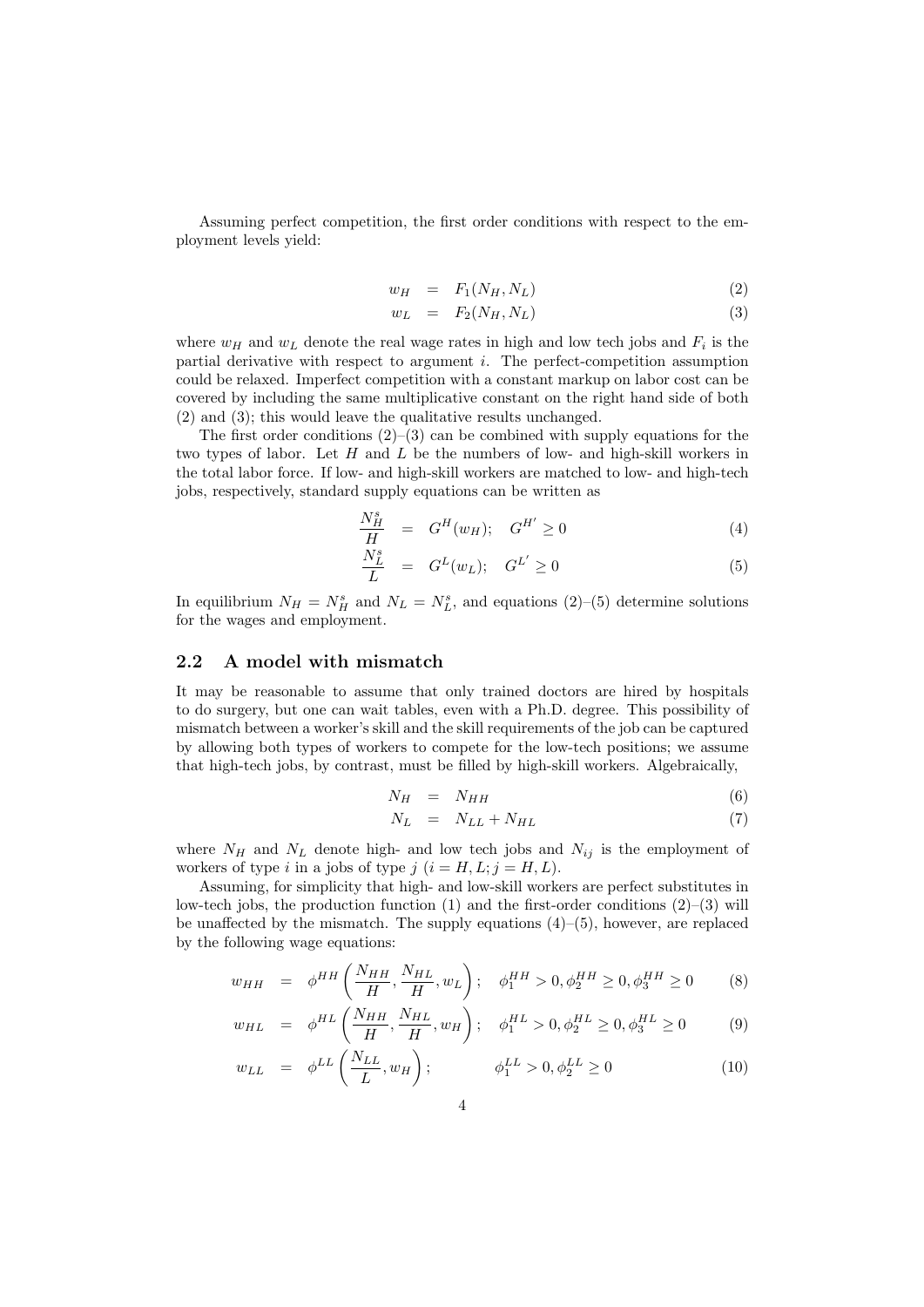Equation (8) gives the real wage in high-tech jobs as a function of the employment rate for high-skill workers in high- and low-tech jobs  $(N_{HH}/H$  and  $N_{HL}/H$ ) and the wage rate for mismatched high-skill workers  $(w_L)$ . Analogously, the wage equation for high-skill workers in low-tech jobs uses the employment rates and the wage rate for well-matched high-skill workers  $(w_H)$  as its arguments. Low-skill workers never get high-tech jobs and their wage equation (equation (10)) therefore contains only two arguments, their employment rate and the wage rate in high-tech jobs. Equations  $(8)$ – $(10)$  are compatible with a range of labor market theories. A special case based on the Shapiro-Stiglitz model of efficiency wages is presented in detail in section 2.3. Wage bargaining models or norm-based theories of wage formation could also fit the equations, however: the bargaining power of workers in high-tech jobs, for instance, will depend on the arguments of the  $\phi^{HH}$ -function, and wage norms typically take into account both the state of the labor the labor market and the wages received by other groups (e.g. Akerlof and Yellen, 1990; Skott, 2005). Standard Walrasian supply equations, finally, are special cases of  $(8)$ – $(10)$ .<sup>7</sup>

Equations  $(8)$ – $(10)$  define three distinct wage rates. However, at an interior solution with both high- and low-skill workers in low-tech jobs, we must have

$$
w_{HL} = w_{LL} = w_L \tag{11}
$$

If equation (11) did not hold, profit maximizing firms would not hire both types of workers.<sup>8</sup> Trivially,

$$
w_H = w_{HH} \tag{12}
$$

since only high-skill workers have high-tech jobs.

Equations  $(6)-(12)$  can be combined with the first-order conditions  $(2)-(3)$  to solve for the levels of employment  $(N_H, N_{HL}, N_{LL})$  and wages  $(w_H, w_L)$ . The existence of interior solutions with mismatch depends on the precise specification of the equations.<sup>9</sup> We illustrate this possibility of interior solutions using the Shapiro-Stiglitz model.<sup>10</sup>

$$
\begin{array}{rcl} w_{HH} & = & w_{HL} = \tilde{\phi}^{HH} \left( \dfrac{N_{HH} + N_{HL}}{H} \right) \\ w_{LL} & = & \tilde{\phi}^{LL} \left( \dfrac{N_{LL}}{L} \right) \end{array}
$$

where  $\tilde{\phi}^{HH}$  and  $\tilde{\phi}^{LL}$  correspond to the inverses of the supply functions in equations (4)–(5),  $(G^H)^{-1}$ and  $(G^L)^{-1}$ .

<sup>8</sup>For simplicity we have assumed that high- and low-skill workers can be substituted one-for-one. Differential productivity can be incorporated by defining the total employment in low-tech jobs as  $N_L = N_{HL} + \lambda N_{LL}$  where  $\lambda$  represents the relative productivity of low-skill workers. This extension implies that  $w_{HL} = \lambda w_{LL}$ . All other results are unaffected.

<sup>&</sup>lt;sup>7</sup>If high- and low-tech jobs are equally attractive in all non-wage respects, standard supply functions can be written

<sup>&</sup>lt;sup>9</sup>The benchmark in section 2.1 with  $w_H > w_L$ , which can be obtained as a special case (cf. footnote 7), has no interior solutions.

<sup>&</sup>lt;sup>10</sup>The Shapiro-Stiglitz model was chosen partly because of its 'orthodox' character: using this model shows that fairness norms or other non-standard elements are not required to generate the results. Many of the assumptions of the model are clearly unrealistic but for present purposes we want stay as close as possible to the original formulation.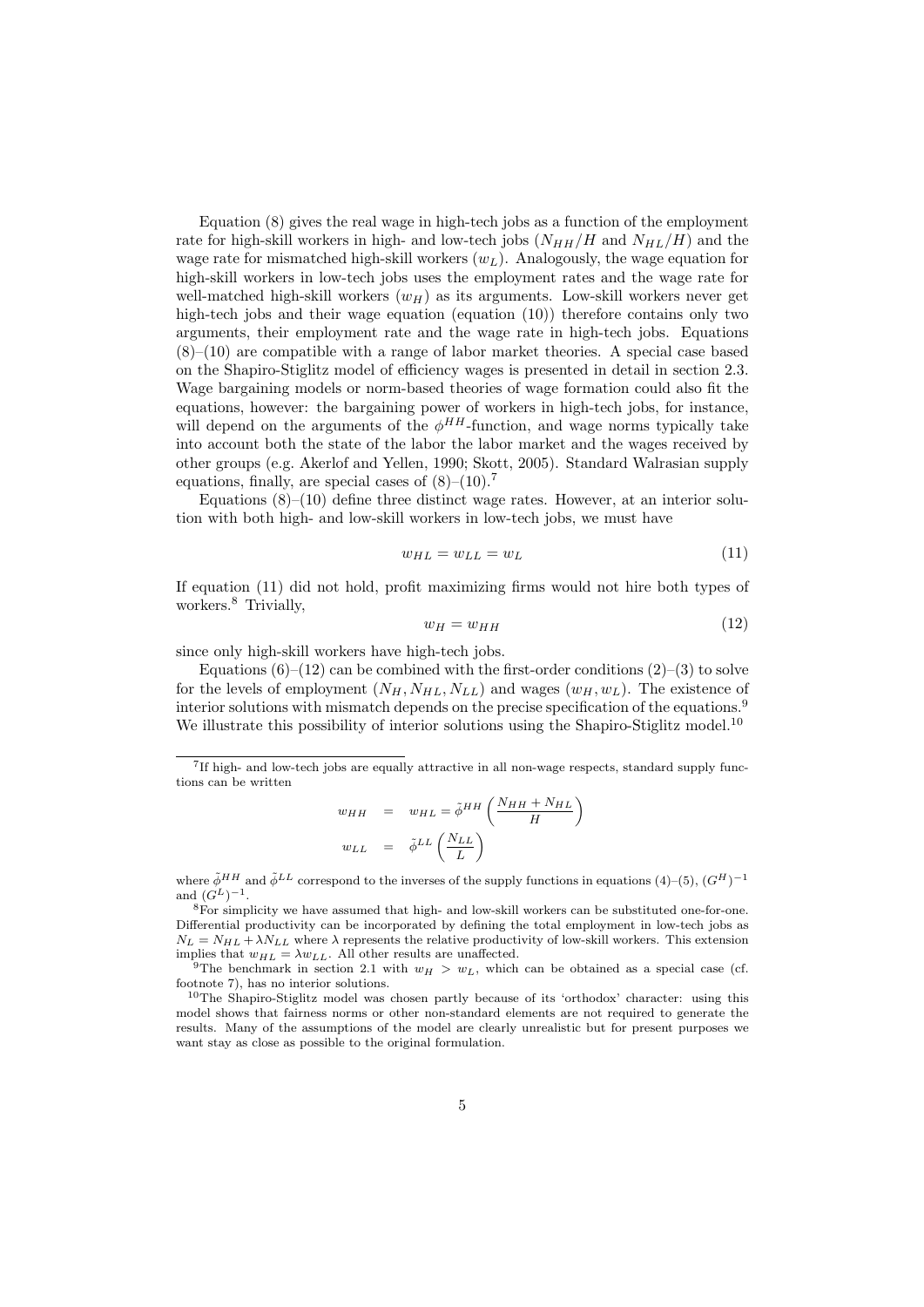#### 2.3 An extended Shapiro-Stiglitz model

Following Shapiro and Stiglitz  $(1984)$ , an employed worker of type i in a job of type i gets a wage  $w_{ij}$  and instantaneous utility

$$
u_{ij} = \begin{cases} w_{ij} - e_{ij} & \text{if not shifting} \\ w_{ij} & \text{if shifting} \end{cases}
$$

where  $e_{ij}$  is the worker's disutility associated with exerting effort. Workers are risk neutral and discount future outcomes at the rate  $\rho$ .

Firms set wages to ensure that workers' best response is to exert effort. Monitoring is costly, and shirkers are detected (and fired) according to a positive but finite hazard rate  $(\delta)$ . The rate of job termination for non-shirking workers  $(p)$  is also positive and finite. Discount and termination rates are assumed constant across worker types.

These assumptions define three no-shirking conditions:

$$
\rho V_{HH} = w_{HH} - e_{HH} - p(V_{HH} - V_{HU})
$$
  
= 
$$
w_{HH} - (p + \delta)(V_{HH} - V_{HU})
$$
 (13)

$$
\rho V_{HL} = w_{HL} - e_{HL} - p(V_{HL} - V_{HU}) + q_{HLH}(V_{HH} - V_{HL})
$$
\n
$$
= w_{HL} - (p + \delta)(V_{HL} - V_{HU}) + q_{HLH}(V_{HH} - V_{HL})
$$
\n(14)

$$
\rho V_{LL} = w_{LL} - e_{LL} - p(V_{LL} - V_{LU})
$$
\n
$$
= w_{LL} - (p + \delta)(V_{LL} - V_{LU})
$$
\n(15)

where the  $V_{ij}$  are the value functions associated with each of the three employment states and  $q_{ijk}$  are transition rates for workers of type i in jobs of type j, and transitioning into job type  $k$ . Equations (13) through (15) incorporate the assumptions that low-skill workers get only low-tech jobs and high-skill workers prefer high-tech jobs (the transition rates  $q_{HHL}$  and  $q_{LLL}$  are zero). If the no-shirking conditions are binding, equations  $(13)$ – $(15)$  imply that

$$
V_{HH} - V_{HU} = \frac{e_{HH}}{\delta} \tag{16}
$$

$$
V_{HL} - V_{HU} = \frac{e_{HL}}{\delta} \tag{17}
$$

$$
V_{LL} - V_{LU} = \frac{e_{LL}}{\delta} \tag{18}
$$

Assuming the flow of instantaneous utility is zero when unemployed, the value functions for unemployed workers are given by:

$$
\rho V_{HU} = q_{HUH}(V_{HH} - V_{HU}) + q_{HUL}(V_{HL} - V_{HU}) \tag{19}
$$

$$
\rho V_{LU} = q_{LUL}(V_{LL} - V_{LU}) \tag{20}
$$

Using equations  $(13)$ – $(20)$  and assuming that the transition probabilities for a highskill worker into high-tech jobs are the same independently of whether the worker is unemployed or under-employed  $(q_{HUH} = q_{HLH} = q_{HH})$ , we can solve for wages: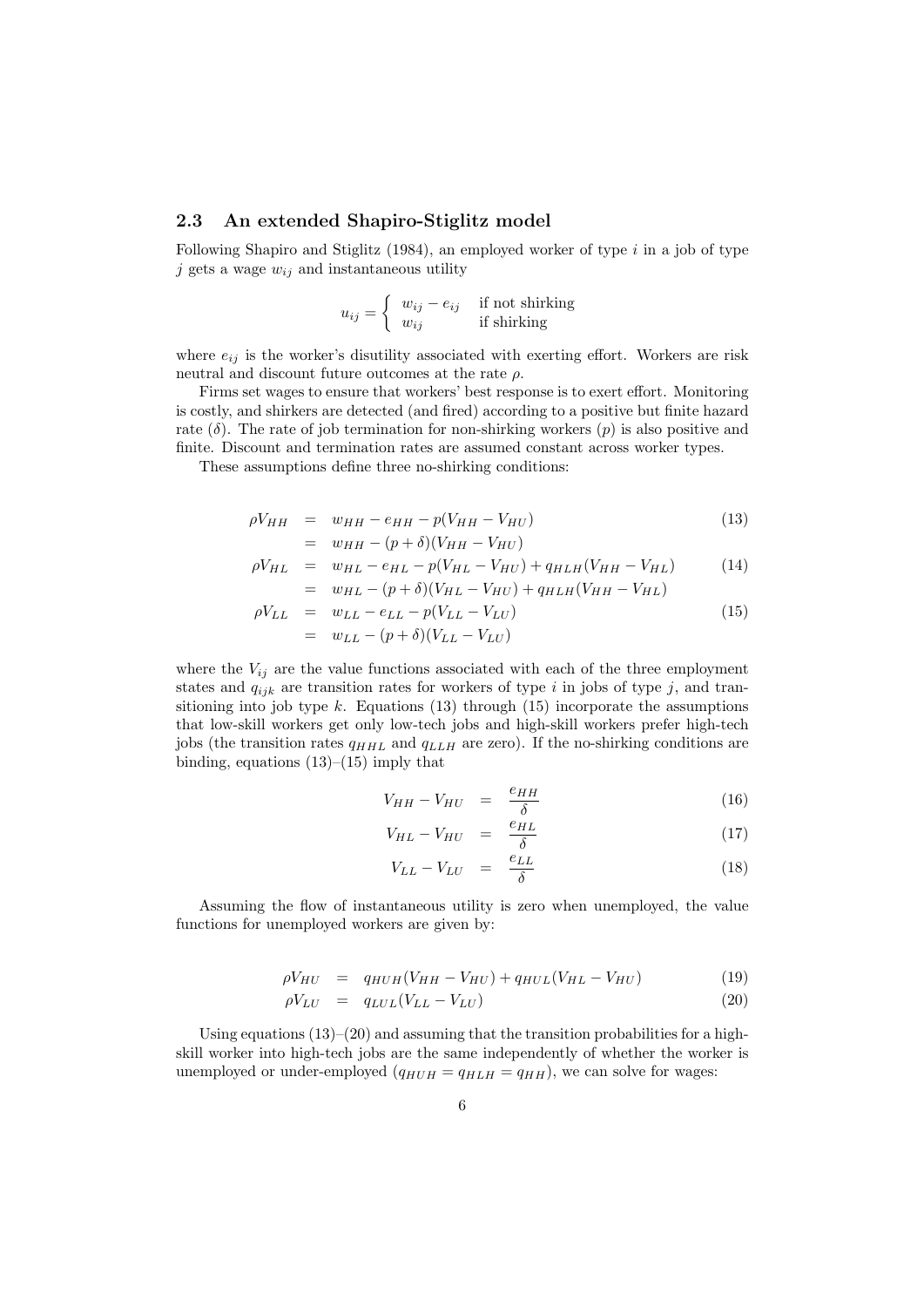$$
w_{HH} = e_{HL} \frac{\delta + \rho + p + q_{HH} + q_{HUL}}{\delta} + \tag{21}
$$

$$
+(e_{HH} - e_{HL})\frac{\delta + \rho + p + q_{HH}}{\delta}
$$
  

$$
\delta + \rho + p + q_{HH} + q_{HUL}
$$
 (99)

$$
w_{HL} = e_{HL} \frac{\delta + \rho + p + q_{HH} + q_{HUL}}{\delta} \tag{22}
$$

$$
w_{LL} = e_{LL} \frac{\delta + \rho + p + q_{LUL}}{\delta} \tag{23}
$$

Given the termination rates for shirkers and non-shirkers and a constant supply of both types of workers  $(H, L)$ , all transition probabilities  $(q)$  can be determined through steady state conditions that depend only on employment levels. In a steady state, the unemployment rates and the rate of mismatch are constant, and entries and exits from each of the employment states are balanced. Formally:

$$
q_{HH}(H - N_H) = pN_H \tag{24}
$$

$$
q_{HUL}(H - N_H - N_{HL}) = pN_{HL} + q_{HH}N_{HL} \tag{25}
$$

$$
q_{LUL}(L - N_{LL}) = pN_{LL} \tag{26}
$$

Using  $(24)$ – $(26)$ , the wage equations (the no-shirking conditions) can be written

$$
w_{HH} = e_{HL} \frac{\delta + \rho + p \frac{H}{H - N_H - N_{HL}}}{\delta} + (e_{HH} - e_{HL}) \frac{\delta + \rho + p \frac{H}{H - N_H}}{\delta}
$$
\n(27)

$$
w_{HL} = e_{HL} \frac{\delta + \rho + p \frac{H}{H - N_H - N_{HL}}}{\delta} \tag{28}
$$

$$
w_{LL} = e_{LL} \frac{\delta + \rho + p \frac{L}{L - N_{LL}}}{\delta} \tag{29}
$$

The no-shirking conditions  $(27)$ – $(29)$  fit the general wage equations  $(8)$ – $(10)$ . Using  $(11)$ – $(12)$ , it is readily seen that the two groups of workers will have the same unemployment rates  $(u_H = \frac{H-N_H-N_{HL}}{H} = \frac{L-N_{LL}}{L} = u_L)$  if  $e_{HL} = e_{LL}$ . Empirically, unemployment rates for low-skill workers are higher than for high-skill workers, and we assume  $e_{LL} > e_{HL}$ . The same equations show that the two unemployment rates must move together. From the wage equations it follows, finally, that high-tech jobs pay a higher wage than low-tech jobs if  $e_{HH} > e_{HL}$ ;<sup>11</sup> we assume this condition is met.

As shown by Skott (2006), this model can generate seemingly paradoxical effects. Neutral shifts in the production function may affect the relative wage and the relative

<sup>&</sup>lt;sup>11</sup>A similar result could be obtained with equal levels of effort disutility but different detection rates of shirkers  $(\delta_{HL} > \delta_{HH})$ .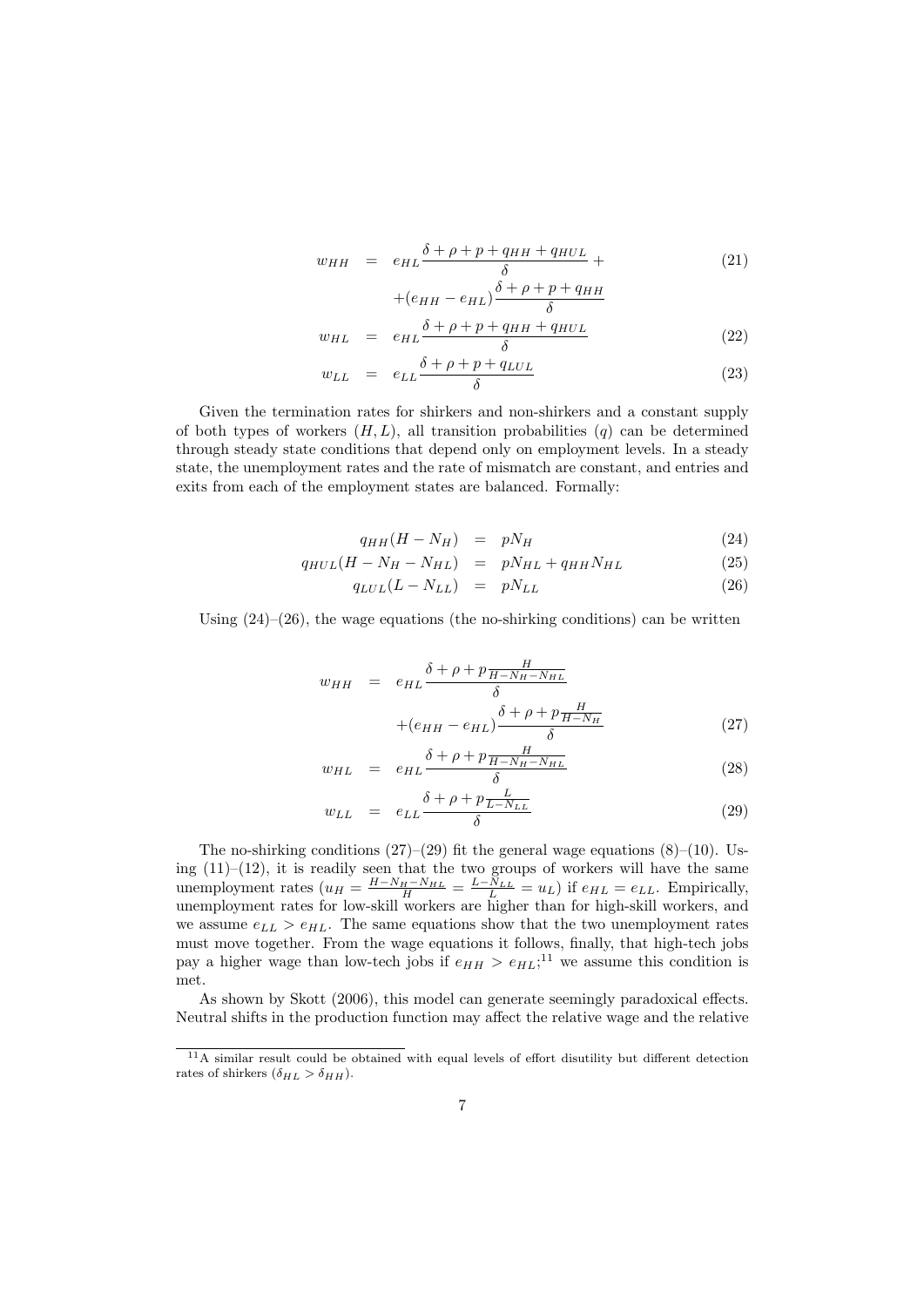employment rate of high-skill workers in the same direction and, moreover, because it hurts the employment prospects of low-skill workers, an increase in the supply of high-skill labor can lead to an increase in the skill premium.

#### 3 Minimum wages

Now introduce a binding constraint on the low-tech wage. The constraint could come directly from a minimum wage that is set above the equilibrium solution for  $w<sub>L</sub>$ , or the constraint could be interpreted more broadly. The general wage equations in section 2.2 may reflect norms of fairness that evolve over time. Some changes in the norms may be autonomous —broad ideological shifts may lead to increased tolerance of wage inequality and employer 'greed'. Others may be triggered by particular events. Thus, the minimum wage is likely to be an important reference point for wages at the low end of the spectrum. Its rise may give firms an incentive to adjust wages, even for low-paid workers with wages above the minimum wage, in order to avoid adverse effects on morale, productivity and labor turnover. In short, only a relatively small proportion of the labor force is directly affected by the minimum wage but a much broader group may be affected indirectly.

Although in what follows we shall refer to the binding constraint simply as the minimum wage, the broader interpretation should be kept in mind. Our low-tech jobs should be seen as an aggregate of different low paying jobs with wages that move together and are influenced by the minimum wage.

#### 3.1 General effects

We are interested in the effects of an increase in the minimum wage  $(w)$  on employment and wages. With constant returns to scale, an increase in one of the real wage rates must be associated with a decline in the other wage.<sup>12</sup> By assumption the minimum wage is binding for low-tech jobs, and an increase in the minimum wage must therefore reduce the wage in high-tech jobs.

$$
w_L = \underline{w} \tag{30}
$$

$$
w_H = \zeta(\underline{w}); \qquad \zeta' \le 0 \tag{31}
$$

Using the first-order conditions (2)–(3), the resulting decline in the wage ratio  $w_H/w_L$ generates an increase in the employment ratio  $N_H/N_L$ :

$$
N_H = \eta(\underline{w})N_L = \eta(\underline{w})(N_{LL} + N_{HL}); \quad \eta' \ge 0
$$
\n
$$
(32)
$$

The general conclusions summarized by equations  $(31)–(32)$  are based on the production function and firms' first order conditions  $(2)$ – $(3)$ ; they are independent of the

<sup>12</sup>Assume that both wages at the new equilibrium were greater than or equal to the wages at the original equilibrium (with at least one strict inequality). In this case real unit labor costs must have increased which contradicts the assumption of a constant markup on labor costs (under perfect competition the markup is unity and the argument can be phrased differently: if firms satisfy the zero-profit constraint at the new equilibrium, they would have been able to make positive profits at the initial configuration of wage rates, and the initial position could not have been an equilibrium).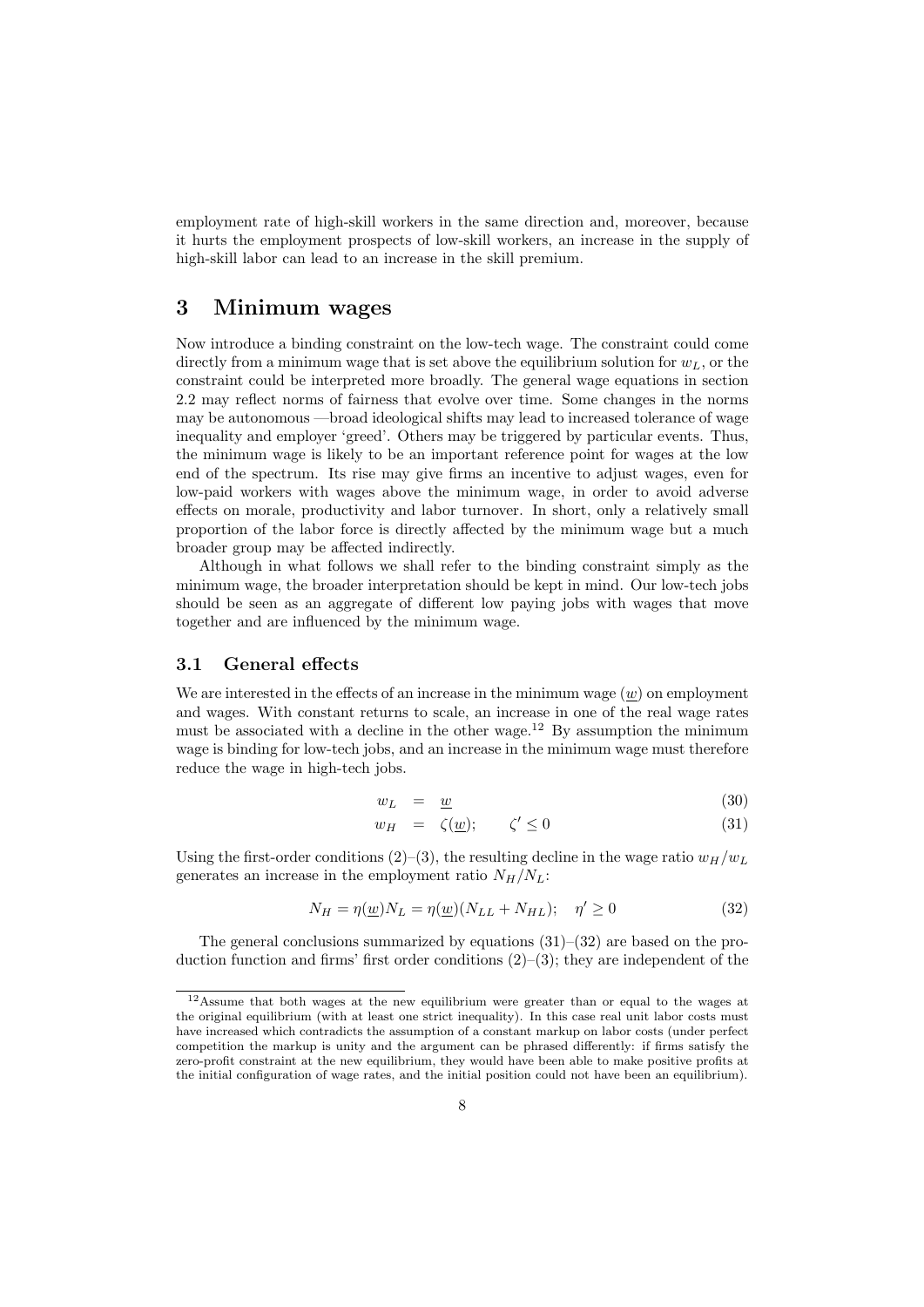wage equations. Additional results, however, require assumptions about the nature and extent of mismatch in the labor market.

#### 3.2 Minimum wages and induced mismatch

Without mismatch, a decline in  $w_H$  implies a fall in  $N_H$  (see equation (4)). Since the employment ratio  $N_H/N_L$  rises, low-skill employment must also fall.<sup>13</sup> This conclusion holds whenever the relevant 'supply curve' for high-skill labor is upward sloping and independent of the minimum wage.

Things become more complicated when there is mismatch. In the Shapiro-Stiglitz model, if the minimum wage is binding then, by definition, the no-shirking condition cannot be binding for both high- and low-skill workers in low-tech jobs. It may be binding for one or the other, but the minimum wage only has bite if firms could fill a larger number of low-tech jobs with non-shirking workers at an unchanged wage.<sup>14</sup> We consider two polar cases. In the first case, the no-shirking condition is always binding for low-skill workers; in the second case it is always binding for high-skill workers.

In his study of wage setting behavior, Bewley (1999) found that overqualified job applicants were common but that many employers were reluctant to hire them. Indeed, this "shunning of overqualified job applicants"is highlighted as one of two novel findings of the study (p.18). Attitudes to overqualified applicants differed somewhat between primary and secondary sector jobs, where secondary sector jobs are defined as short-term positions that are often part time. Both sectors received applications from overqualified workers, but 70 percent of firms expressed a "total unwillingness"to hire them for primary sector jobs, 10 percent were "partially unwilling"and only 19 percent were "ready to hire"overqualified applicants (pp. 282–83). Two main reasons account for the negative attitude to overqualifications: a concern that applicants would quit again as soon as possible and a concern that applicants would be unhappy on the job. Secondary sector employers had fewer reservations, but only a minority (47 percent) "were ready to hire them"with 30 percent being "totally unwilling"and 23 percent "partially unwilling"(p. 324).

Bewley's findings support our first case: they suggest that firms may prefer lowskill workers in low-tech jobs if both high- and low-skill workers are available at the same wage cost. Büchel  $(2002)$ , however, suggests that "over-educated workers are generally more productive than others"and that, because of this, "firms hire overeducated workers in large numbers."This claim would seem to support our second case.

#### 3.2.1 Case 1: Mismatch with low-skill workers preferred in low-tech jobs

When firms prefer low-skill workers in low-tech jobs, the Shapiro-Stiglitz model implies that high-skill workers will only be hired for low-tech jobs if the no-shirking condition

<sup>13</sup>A completely inelastic supply curve for high-skill labor means that high-skill employment is unaffected by an increase in the minimum wage; low-skill employment still falls.

<sup>&</sup>lt;sup>14</sup>The argument also applies to the general wage equations  $(9)$ – $(10)$ . If the minimum wage is binding, the wage equations for high- and low-skill workers in low-tech jobs cannot both be satisfied. One of the groups must be rationed.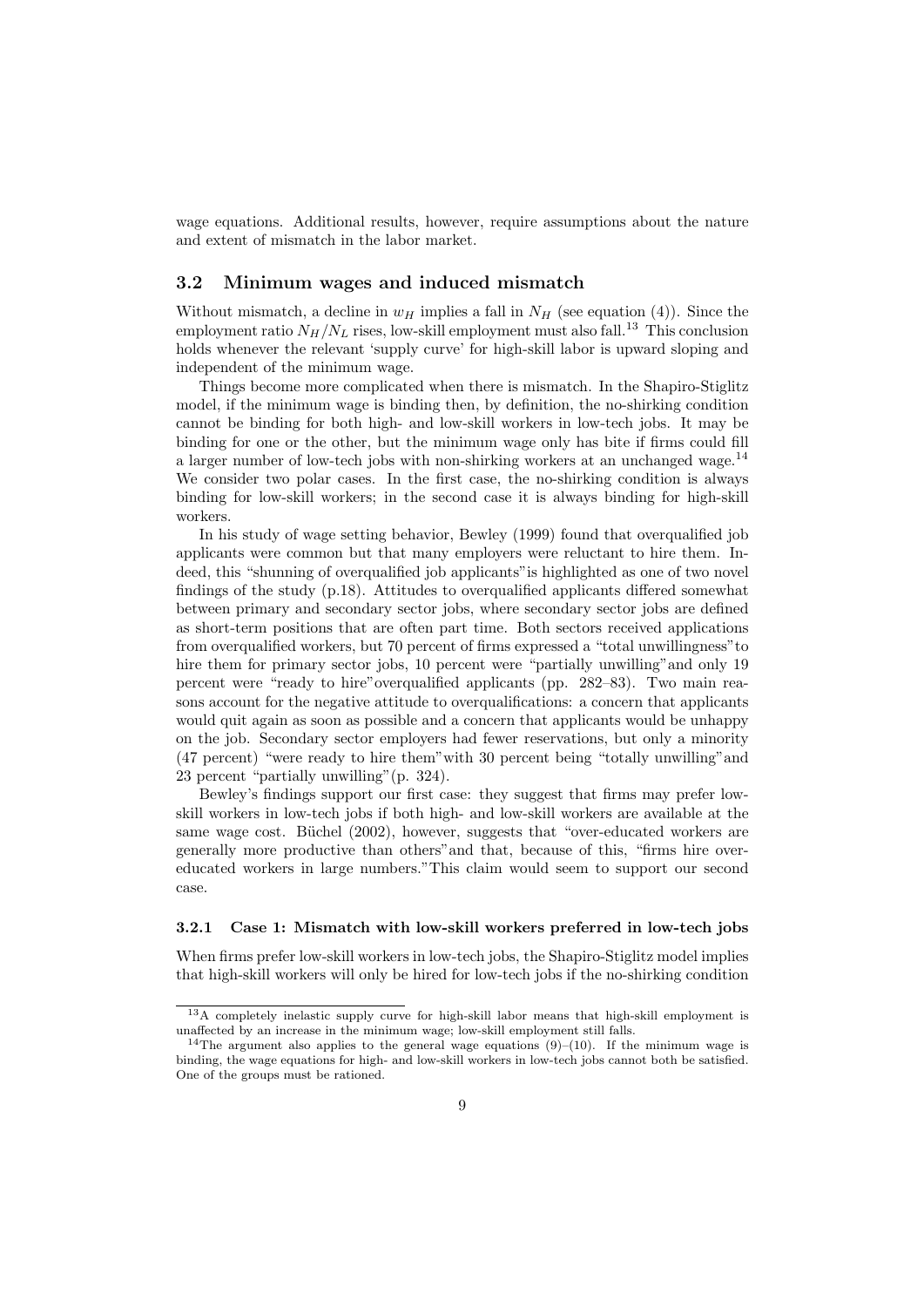is binding for low-skill workers.<sup>15</sup> Thus, the no-shirking condition for low-skill workers is satisfied as an equality while the minimum wage exceeds the expression for  $w_{HL}$  in (28).

Since the no-shirking condition for high-skill workers in low-tech jobs fails to be satisfied as an equality, equation  $(17)$  no longer holds. Instead —using  $(13)$ ,  $(14)$ , and  $(19)$ — we have

$$
V_{HL} - V_{HU} = \frac{w - e_{HL}}{\rho + p + q_{HH} + q_{HUL}} = \frac{w - e_{HL}}{\rho + p \frac{H}{H - N_H - N_{HL}}}
$$
(33)

and the no-shirking conditions for high-skill workers in high-tech jobs and low-skill workers can be written,

$$
w_H = \frac{\delta(\underline{w} - e_{HL})}{\rho + p \frac{H}{H - N_H - N_{HL}}} \frac{\delta + \rho + p \frac{H}{H - N_H - N_{HL}}} {\delta} +
$$

$$
+ (e_{HH} - \frac{\delta(\underline{w} - e_{HL})}{\rho + p \frac{H}{H - N_H - N_{HL}}} ) \frac{\delta + \rho + p \frac{H}{H - N_H}}{\delta}
$$
(34)

$$
\underline{w} = w_L = e_{LL} \frac{\delta + \rho + p \frac{L}{L - N_{LL}}}{\delta} \tag{35}
$$

Equation (35) shows that  $N_{LL}$  will increase following a rise in the minimum wage, that is, low-skill workers will benefit both in terms of wages and employment. This important result is quite intuitive. By assumption the no-shirking condition represents the binding constraint on low-skill employment, and an increase in the minimum wage relaxes this constraint. A higher minimum wage may also affect the number of lowtech jobs but that has no effect on low-skill employment as long as some low-tech jobs are filled with high-skill workers.

The solution for  $N_H$  and  $N_{HL}$  is not quite as simple. The high-tech wage and the ratio of high-tech to low-tech jobs are determined, as before, by the first order conditions (2)–(3), and the values of  $N_H$  and  $N_{HL}$  can be derived using (34) and the definitional relation

$$
N_H = \frac{N_H}{N_L}(N_{HL} + N_{LL})\tag{36}
$$

The effect of a rise in  $\underline{w}$  on  $N_H$  is ambiguous. There may be a negative effect on the number of high-skill jobs, not surprisingly, but a positive effect on  $N_H$  can be obtained if  $N_{LL}$  is elastic and an increase in  $w_L$  generates a large decrease in  $N_{HL}$ .

An increase in  $N_H$  is a necessary condition for other interesting effects. The employment ratio  $N_H/N_L$  must rise, but with an increase in  $N_H$  this condition can be satisfied, even with an increase in  $N_L$ . An increase in both  $N_L$  and  $N_H$ , moreover, implies that aggregate employment must also increase. These monopsonistic effects are made possible because a rise in minimum wages relaxes the no-shirking constraint

<sup>&</sup>lt;sup>15</sup>Appendix A outlines the effects of minimum wages using the more general wage equations in section 2.1.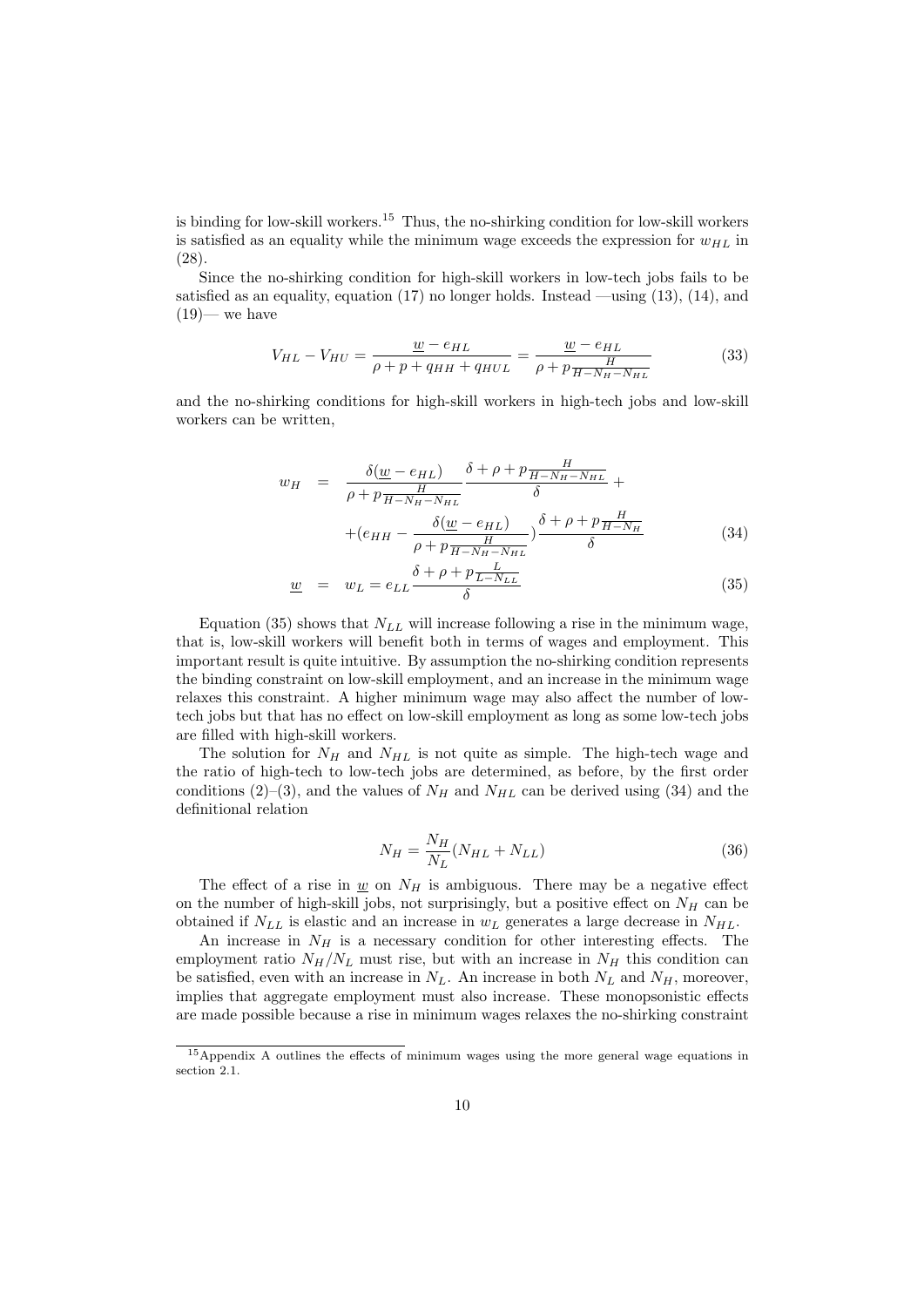|     | a tow-skill workers in fow-teen jobs                                                                                |  |  |  |          |
|-----|---------------------------------------------------------------------------------------------------------------------|--|--|--|----------|
|     | $\begin{array}{ccccccccc} \hline w & N_{LL} & N_{HL} & N_L & N_H & w_H & \Omega & N & \frac{w_{HA}}{w} \end{array}$ |  |  |  | $\Theta$ |
|     | $1.7 \quad 0.03 \quad 0.58 \quad 0.62 \quad 0.29 \quad 3.68 \quad 0.64 \quad 0.9 \quad 1.38 \quad 0.40$             |  |  |  |          |
|     | 1.8 0.30 0.35 0.67 0.35 3.47 0.37 1.02 1.45 0.32                                                                    |  |  |  |          |
|     | 1.9 0.45 0.23 0.67 0.39 3.29 0.21 1.06 1.46 0.24                                                                    |  |  |  |          |
| 2.0 | $0.54$ $0.11$ $0.66$ $0.42$ $3.13$ $0.10$ $1.08$ $1.44$ $0.16$                                                      |  |  |  |          |
|     | 2.1 0.61 0.02 0.63 0.45 2.98 0.02 1.08 1.40 0.06                                                                    |  |  |  |          |

Table 1: Employment and wage effects of changes in the minimum wage when firms prefer low-skill workers in low-tech jobs

Note: Authors' simulation based on the following parameter values:  $L = H = 1$ ,  $e_{LL} = 1.3, e_{HL} = 0.5, e_{HH} = 2, Y = 5N_H^{0.5} N_L^{0.5}, \rho = 0.1, \delta = 1, p = 0.2.$ 

for low-skill workers, and as the employment of high-skill workers in low-tech jobs decreases, there is a derived effect on the no-shirking condition for high-skill workers in high-tech jobs.

The monopsonistic outcome is illustrated by the numerical example in Table 1. The production function is taken to be Cobb-Douglas and the parameters of the utility function are chosen to ensure that  $w_H > w_L$ . Given the parameters and initial values, an increase in the minimum wage raises  $N_{LL}$ ,  $N_H$  and N; low-tech employment  $N_L$ first rises and then drops back to roughly its initial level. The displacement of highskill workers from low-tech jobs is also shown in Table 1: the increase in  $\underline{w}$  reduces the degree of over-education ( $\Omega$ ). The average wage premium is increasing in  $w_H/w_L$ but decreasing in  $\Omega$ , and the net effect is a non-monotonic relation with the minimum wage, increasing for some values of the minimum wage but falling if the minimum wage is raised beyond a certain point. An increase in  $w$ , finally, reduces within group inequality  $(\Theta)$ .<sup>16</sup>

#### 3.2.2 Case 2: Mismatch when firms prefer high-skill workers in low-tech jobs

In this case firms only hire low-skill workers if the no-shirking condition is binding for high-skill workers in low-tech jobs. Algebraically, the wage rates satisfy the following equations:

<sup>16</sup>These variables are defined as follows:

$$
\Omega = \frac{N_{HL}}{N_H + N_L}
$$
\n
$$
\frac{w_{HA}}{w_L} = \frac{\frac{N_{HL}}{N_H + N_{HL}} w_L + \frac{N_H}{N_H + N_{HL}} w_H}{w_L}
$$
\n
$$
\Theta = \sqrt{\frac{N_{HL}}{N_H + N_{HL}} (\frac{w_L - w_{HA}}{w_{HA}})^2 + \frac{N_H}{N_H + N_{HL}} (\frac{w_H - w_{HA}}{w_{HA}})^2}
$$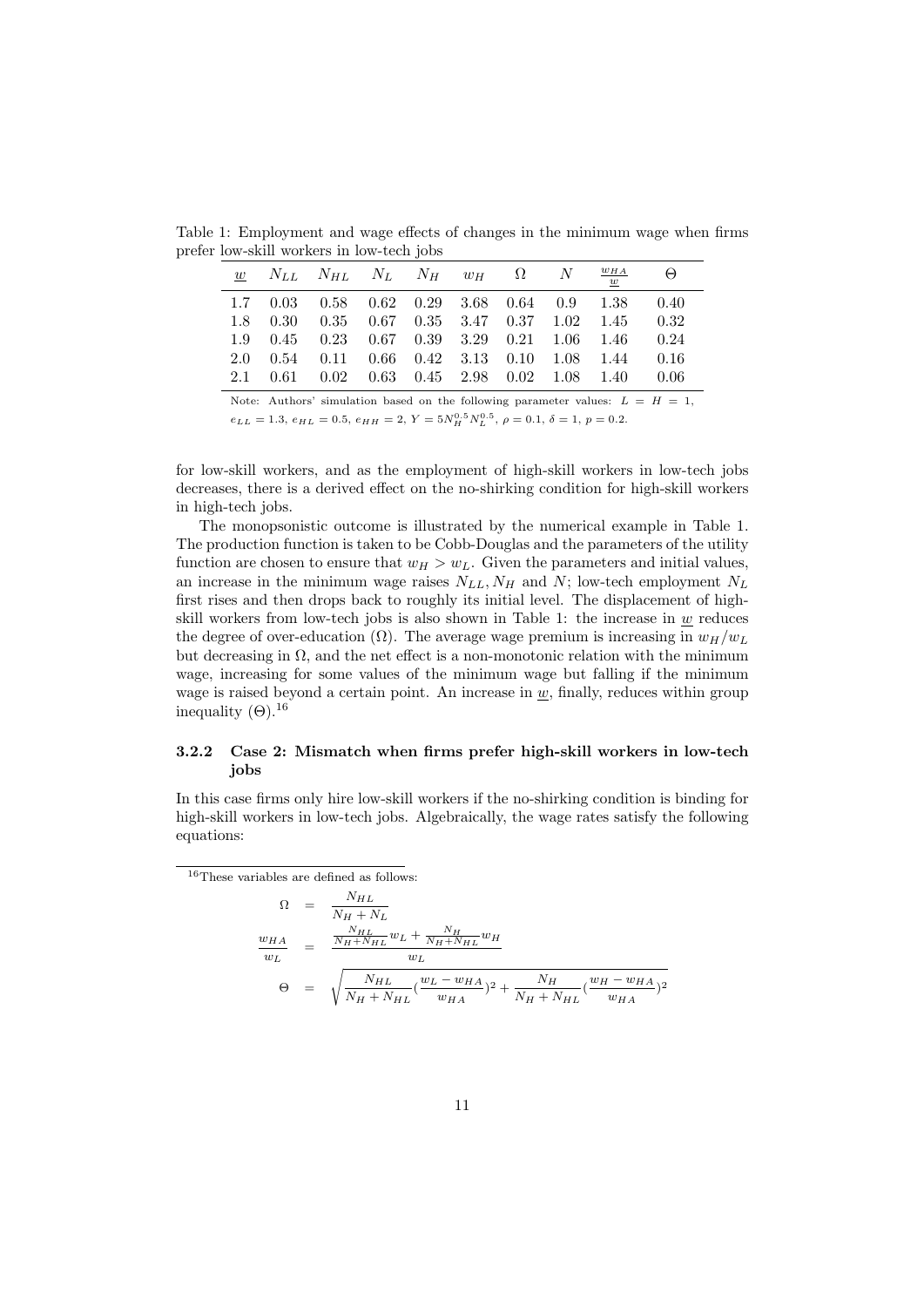Table 2: Employment and wage effects of changes in the minimum wage when firms prefer high-skill workers in low-tech jobs

|  |                                                                                                                                                               |  |  |  | $\left( -\right)$ |
|--|---------------------------------------------------------------------------------------------------------------------------------------------------------------|--|--|--|-------------------|
|  | 1.61 0.86 0.39 1.25 0.52 3.88 0.22 1.77 1.81 0.39<br>1.64 0.50 0.48 0.99 0.42 3.81 0.34 1.41 1.62 0.41<br>$1.67$ 0.03 0.62 0.65 0.29 3.74 0.66 0.94 1.40 0.41 |  |  |  |                   |

Note: Authors' simulation based on the following parameter values:  $L = H = 1$ ,  $e_{LL} = 0.2, e_{HL} = 0.5, e_{HH} = 2, Y = 5N_H^{0.5} N_L^{0.5}, \rho = 0.1, \delta = 1, p = 0.2.$ 

$$
w_H = e_{HL} \frac{\delta + \rho + p \frac{H}{H - N_H - N_{HL}}}{\delta} + (e_{HH} - e_{HL}) \frac{\delta + \rho + p \frac{H}{H - N_H}}{\delta} \qquad (37)
$$

$$
\underline{w} = w_{HL} = e_{HL} \frac{\delta + \rho + p \frac{H}{H - N_H - N_{HL}}}{\delta} \tag{38}
$$

From profit maximization we know that an increase in  $w$  leads to a decline in  $w_H$  and an increase in  $N_H/N_L$ . Equations (37)–(38) now imply that  $N_H$  must fall (substitute (38) into (37) and use the fact that  $w_H - \underline{w}$  decreases) and hence that  $N_L$ declines.

These implications are qualitatively the same as in the case without mismatch. The presence of mismatch, however, adds a few extra results. Using (38), it follows that a rise of  $\underline{w}$  will increase aggregate employment of high-skill workers  $(N_H + N_{HL})$ . Hence, the decline in low-skill employment  $(N_{LL} = N_L - N_{HL})$  is exacerbated, the proportion of mismatched high-skill workers  $(N_{HL}/(N_{H} + N_{HL})$  and the degree of over-education ( $\Omega$ ) go up, and the wage premium,  $w_{HA}/w$  will fall. Total employment  $(N = N_H + N_L)$  must decrease since  $N_H/N_L$  increases and  $N_H$  falls.

According to this case, the fall in minimum wages since the 1970s should have led to increases in high-tech wages and the wage premium; the number of high-tech jobs should also have increased but over-education should have dropped, as should total employment of high-skill workers and within-group inequality; low skill workers should have seen an increase in employment. Numerical results are given in Table 2.<sup>17</sup>

#### 4 Evidence

In this section we look at how the theoretical predictions of the model hold up against the available evidence. We first introduce the data and provide a descriptive analysis of the main trends in employment and earnings. This is followed by the estimation of reduced form equations derived from the model.

<sup>&</sup>lt;sup>17</sup>With one exception, the benchmark parameters are the same as in Table 1. The exception is the cost of effort for low-skill workers which has been changed to  $e_{LL} = 0.2$  (compared to  $e_{LL} = 1.3$  in Table 1). The value of  $e_{LL}$  does not affect the solution for low-skill employment, but a lower value of  $e_{LL}$  is used to ensure that the no-shirking constraint is satisfied for low-skill workers at the implied levels of  $N_{LL}$  and  $w_L = \underline{w}$ .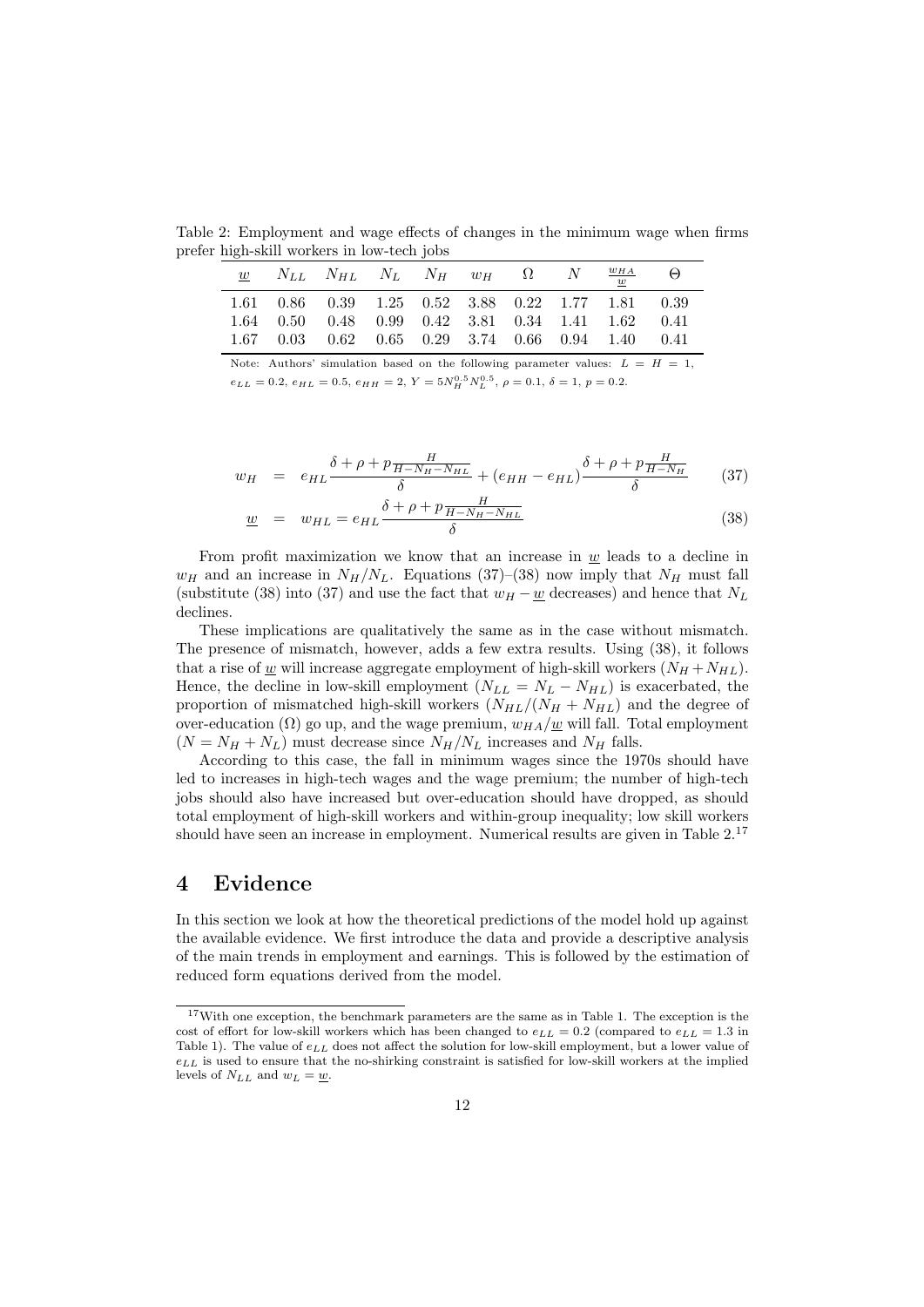#### 4.1 Measuring mismatch and match premia

The empirical relevance of the analysis in the previous section depends on the extent of mismatch in the labor market. It is notoriously difficult to measure skill requirements but the best existing source for the U.S. is the Dictionary of Occupational Titles (DOT). The DOT reports expert assessment of more than 12, 000 job titles. We take the General Education Development (GED) index as our measure of skill requirements. The GED ranks jobs in a scale of 1 to 6 (a GED of 4 roughly represents the skills acquired through high-school). Jobs with GED greater than 4 are considered high-tech.

Unfortunately, the very detailed job classification of the DOT is not available in any representative survey of earnings. We use the average GED over 3-digit occupations as a proxy measure.<sup>18</sup> The analysis is thus restricted to the period 1973–2002, during which the 1970 and 1980 census occupational classifications were in use. During this period there were two data issues of the DOT: 1977 and 1991. Other years are obtained through linear extrapolation.

The skill requirements data were merged with the Current Population Survey (CPS) earnings files. We use the education item to identify low- (high school or less) and high-skill workers (at least some college). Figure 1 shows the distribution of employment across job and skill levels over the period. The graph confirms the well studied movement toward higher levels of education attainment. The share of employed workers with at least some college went from around 33% in 1973 to over 58% in 2002. Less well known is the steady increase in the share of high skill workers whose jobs have requirements below their skill level, at least according to the DOT experts. At the beginning of the period only 14.7% of workers were in this category; toward the end of the period the percentage of over-educated workers had increased by 10 percentage points.

There are two potential objections to the finding of substantial and growing skill mismatch in the U.S. economy. First, education attainment could be a poor measure of skill supply if there have been significant changes in the quality of education and some SAT scores show a slightly declining trend. The SAT scores, however, have a downward bias because of the significant increase in the participation rate in these tests (Grissmer, 2000). The more representative NAEP scores show minor fluctuations but no sustained decline since the 1970s in the performance of high-school students (Stedman, 2009).<sup>19</sup>

Second, the DOT-GED index might not be a reliable measure of skill requirements. Table B.2 in the appendix summarizes information on skill requirements for the top 25 3-digit occupations in 2002. The information in the table provides an idea of the evolution of the GED and two other DOT-based indexes during the period when the 1980 occupational classification was in use. Both the "Direction, Control, Planning" (DCP) and the "Set Limits, Tolerances, or Standards" (STS) are consistent with the GED in showing little or no change in skill requirements between 1983 and 2002. It could be the case, however, that all DOT-based measures are biased. The last

<sup>&</sup>lt;sup>18</sup>The GED scores and other DOT measures are generously made publicly available by David Autor.

<sup>&</sup>lt;sup>19</sup>Handel (2003) relates the evidence to the debate on skill requirements and mismatch.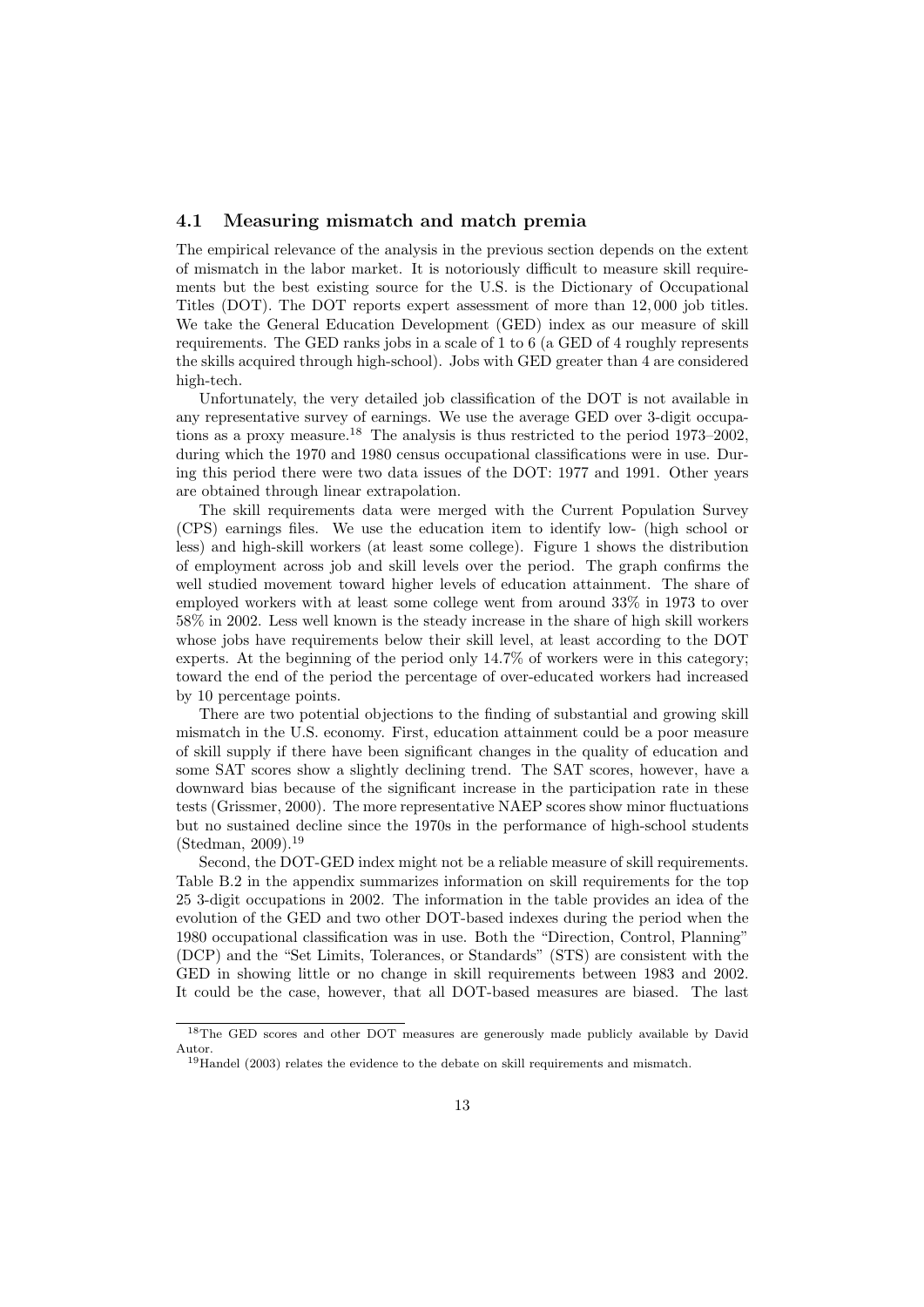comprehensive revision of the DOT scores was prepared for the third edition (1977). The 4th edition (1991) relied heavily on the third edition scores and surveyed workers in a small number of high tech sectors. For this reason, we collected descriptions of education requirements from the 'Training, Other Qualifications, and Advancement' section in the 1983 and 2002 editions of the Occupational Outlook Handbook (U.S. Bureau of Labor Statistics, 1982, 2002). Almost without exceptions, these descriptions confirm the finding of stable educational requirements (see table  $B.2$ ).<sup>20</sup>



Figure 1: Distribution of the Employed Labor Force

Do job types matter for earnings, conditional on education attainment? To answer this question we construct a wage sample from the CPS files. In 1973–78 earnings questions were asked to the whole CPS sample in May.<sup>21</sup> Our earnings variable is real weekly earnings divided by usual weekly hours, unless a separate and higher hourly rate is also reported. Earnings are deflated using the CPI ( $1979 = 100$ ). The wage sample contains all wage and salary workers employed full time who are between 18 and 65 years of age. We weight the CPS data by hours worked and the appropriate sampling weight. The CPS has undergone several changes that reduce its consistency over time; details on the necessary adjustments on earnings and other variables are provided in appendix B.

Figure 2 shows average real wages for workers separated into the same four groups. Wages of high skill workers in high-tech jobs clearly stand out as higher than those

<sup>&</sup>lt;sup>20</sup>Our findings are consistent with other assessments. Drawing on data from the Quality of Employment Survey, the Panel Study of Income Dynamics and the Survey of Workplace Skill, Technology, and Management Practices (STAMP), Handel (2010, p.22) concludes that "there is little support for the idea that skill upgrading has proceeded at an especially rapid pace in recent years." See Handel (2008) for details on the STAMP data and methodology.

<sup>21</sup>Starting in 1979, earnings questions are asked every month to roughly a fourth of the sample (the outgoing rotation groups). One important implication is that, in order to exploit quarterly variation in the minimum wage, the regression analysis is restricted to the period 1979-2002. A previous version of this paper used yearly frequencies for the whole 1973–2002 period and obtained qualitatively identical results.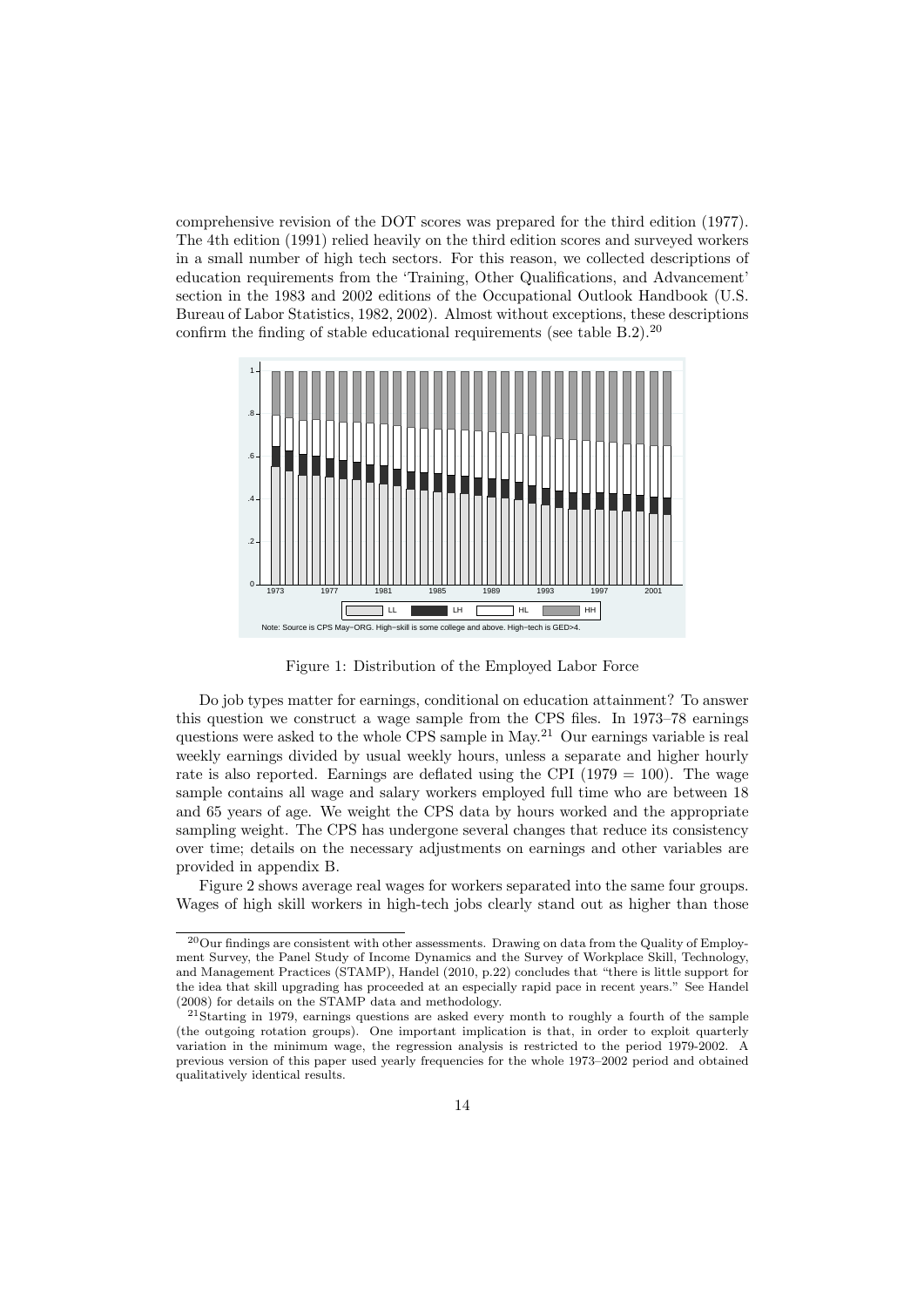

Figure 2: Average Earnings of Full-time Workers

of all other groups. Low skill workers in the low-tech sector are at the bottom of the earnings distribution.<sup>22</sup>

#### 4.2 Unemployment and mismatch

The analysis in section 3 generates reduced-form equations of the form

$$
u_L = f(\underline{w}, \frac{H}{L}) \tag{39}
$$

$$
u_H = g(\underline{w}, \frac{H}{L}) \tag{40}
$$

$$
\Omega = h(\underline{w}, \frac{H}{L}) \tag{41}
$$

This general representation covers both cases 1 and 2, but the precise form of the equations depends on whether firms prefer high- or low-skill workers in low-tech jobs. The expression for  $u<sub>L</sub>$ , for instance, simplifies to  $u<sub>L</sub> = f(\underline{w})$  in case 1 (firms prefer low-skill workers in low-tech jobs) and the expression for  $u_H$  to  $u_H = g(w)$  in case 2 (firms prefer high-skill workers in low-tech jobs).

Our regressions use log-linear versions of these equations but also include a time trend to allow for the effects of technical change:

<sup>&</sup>lt;sup>22</sup>The stylized model in section 3 has only two job categories and two skill levels, and this and other simplifying assumptions imply that  $N_{LH} = 0$  and  $w_{HL} = w_{LL}$ . These strong predictions will not hold if the simplifying assumptions are relaxed. With a range of jobs and skills, for instance, college educated workers with low-tech jobs may hold jobs that are, on average, better than the average job of correctly matched low-skill workers; analogously, undereducated low-skill workers get high-tech jobs but the distribution of these jobs may not be the same as the distribution of the jobs held by correctly matched high-skill workers.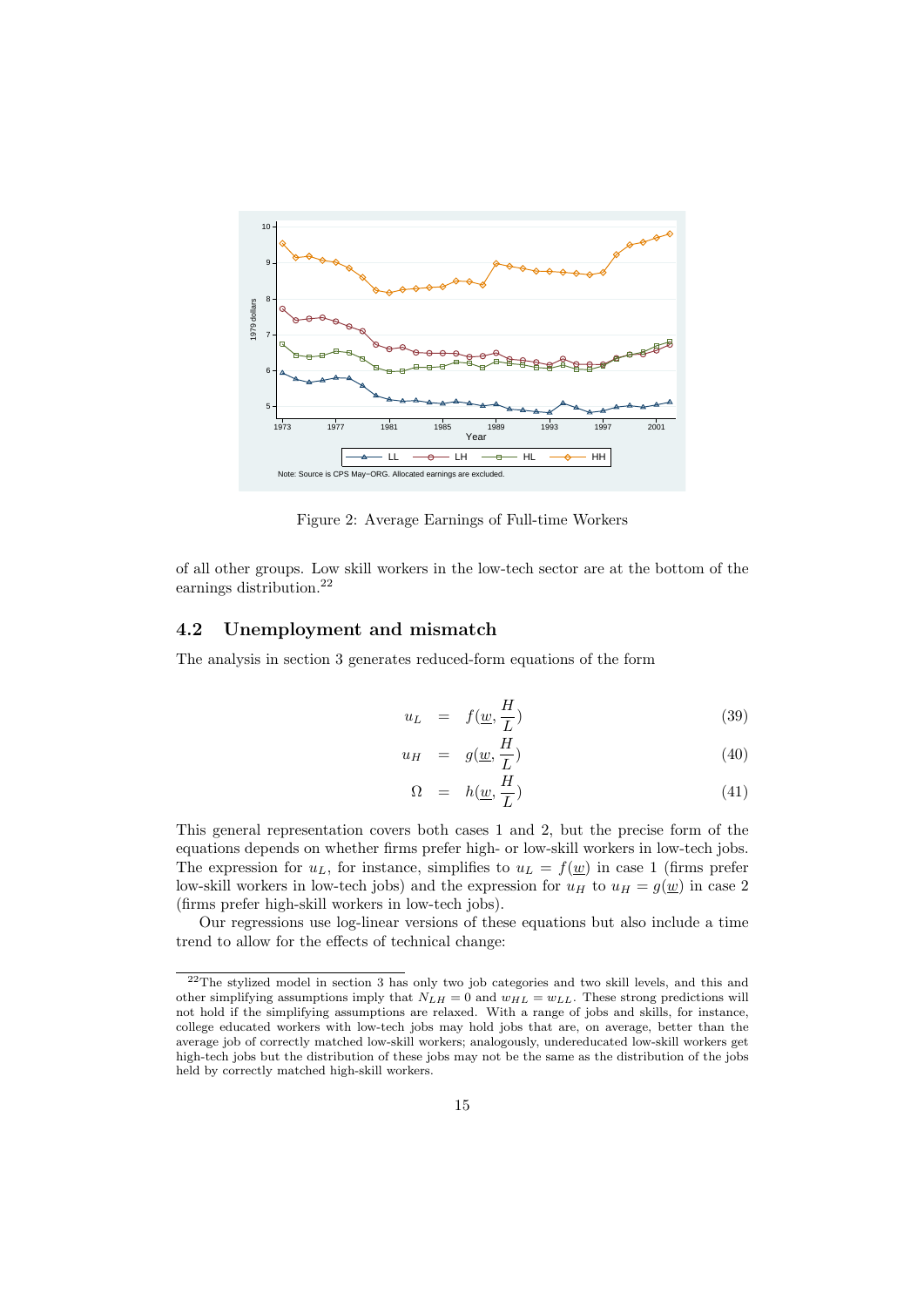$$
u_L = \gamma_0 + \gamma_1 t + \gamma_2 \log \underline{w} + \gamma_3 \log \frac{H}{L}
$$
 (42)

$$
u_H = \delta_0 + \delta_1 t + \delta_2 \log \underline{w} + \delta_3 \log \frac{H}{L}
$$
 (43)

$$
\Omega = \rho_0 + \rho_1 t + \rho_2 \log \underline{w} + \rho_3 \log \frac{H}{L}
$$
\n(44)

It is not possible to identify the structural parameters of the model from these reduced forms, but the model implies the following parameter restrictions in cases 1 and 2:<sup>23</sup>

- Case 1:  $\gamma_2 < 0, \gamma_3 = 0, \delta_2 \geq 0, \delta_3 \geq 0, \rho_2 < 0, \rho_3 > 0;$ <sup>24</sup>
- Case 2:  $\gamma_2 > 0, \gamma_3 < 0, \delta_2 < 0, \delta_3 = 0, \rho_2 > 0, \rho_3 = 0.25$

We estimate these equations using quarterly data for the period  $1979-2002^{26}$  One possible strategy is to estimate equations  $(42)$ – $(44)$  using time series variation for the whole sample. This approach has the advantage of being closest in spirit to the macro model in section 3. The obvious drawback is that it leaves us with only 96 observations. Also, states have the ability —which they often use— to set a minimum wage that is above the federally mandated. Therefore, it is difficult to construct a good measure of the minimum wage at the national level. An alternative strategy is to treat each state as a separate economy. This approach yields a balanced panel of 51 units, dramatically increasing degrees of freedom. It also allows for each state to have its own minimum wage. However, the U.S. labor market is known to be highly mobile and interconnected, and conditions that allow identification at the national level might not hold for states. In particular, our specifications treat the relative share of skilled workers  $(H/L)$  as exogenous. This assumption is more likely to hold at the national level since workers already in the work force find it costly to adjust their skill levels and adjustment through new entries is slow. It is harder to make the same case at the state level. Workers can commute or move to the states offering the best prospects for employment and wages. If  $H/L$  is endogenous, the reduced form specification should drop this variable. We offer this alternative specification as a robustness check in our tables below.

Tables  $3-5$  report the estimates of the reduced form regressions  $(42)$ – $(44)$ . Columns  $(1)$ – $(2)$  in Tables 3–4 and  $(1)$ – $(3)$  in Table 5 contain time series estimates while columns  $(3)$ – $(5)$  in Tables 3–4 and  $(4)$ – $(8)$  in Table 5 contain panel regressions using state level data. We estimated the time series regressions using both OLS and

<sup>&</sup>lt;sup>23</sup>These restrictions do not depend on the specifics of the Shapiro-Stiglitz model. They hold for the general framework in section 2.2. For example, the case 1 restrictions follow directly from equations (52) and (54) in appendix A.

<sup>&</sup>lt;sup>24</sup>The ambiguity of the sign of  $\delta_2$  in case 1 was discussed in section 3. The sign of  $\delta_3$  is ambiguous for related reasons. An increase in  $H/L$  reduces  $N_H/H$  but raises  $N_{HL}/H$ , and the unemployment rate can go either way. The analytics are messy, but simulations confirm the result.

<sup>&</sup>lt;sup>25</sup>These parameter signs follow from equations  $(27)-(28)$ .

<sup>26</sup>Table B.1 in the appendix provides descriptive statistics on the variables used in the analysis.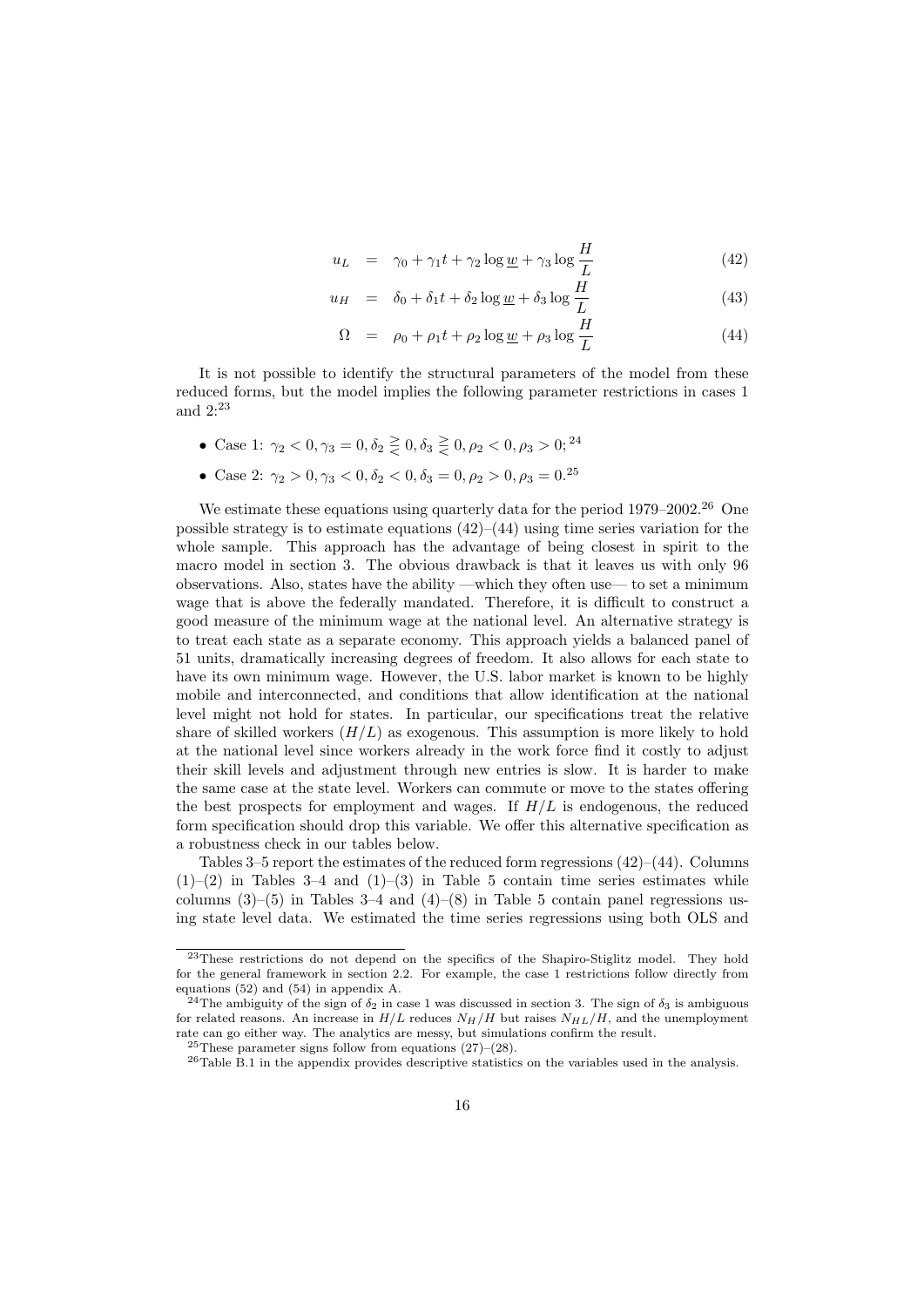GLS-AR(1), since for both unemployment rates the Durbin-Watson test-statistic rejects the null of no first order autocorrelation in the error term at the 5% significance level. For the over-education rate the same test falls in the inconclusive region. The equation for over-education was estimated with and without a cyclical correction (the deviation of unemployment from its trend). Reassuringly, all these different variations in the precise specification had only minor effects on the coefficient estimates.

Looking first at the time series results, we find no evidence that a rise in the minimum wage will be associated with increased unemployment (for low-skill workers the estimate is negative and insignificant). We also find evidence that an increase in the minimum wage reduces over-education. These results are consistent with case 1, where firms prefer to hire low-skill workers in low-tech jobs. Case 2, by contrast, implies a positive effect of the minimum wage on both low-skill unemployment and the degree of over-education.

An increase in  $H/L$  produces a positive effect on skill mismatch, while the estimates for high- and low-skill unemployment are not statistically significant. This again contradicts the implications of case 2. The predictions of case 1, by contrast, are consistent with the findings for the degree of over-education (positive effect predicted) and unemployment (zero effect on  $u_L$ , indeterminate effect on  $u_H$ ).

We now discuss the panel results. We used both fixed and random effects estimators. The Hausman test rejected the consistency of the random effects estimator in all cases and we report only the fixed effects results.

The panel regressions differ from the time series results in some respects. The coefficients on the minimum wage are negative and are now statistically significant in all three equations. The estimates are also generally larger in absolute value. For example, using estimates from column (4) in table 3, a one percent increase in the state-level minimum wage is predicted to reduce high-skill unemployment by 0.011 percent points, other factors kept constant. It would be unrealistic to assume that the set of included controls is sufficient to give these estimates a causal interpretation.<sup>27</sup> However, the regression results suggest that the monopsonistic features of the class of models presented in section 2 may be empirically relevant.<sup>28</sup> Moreover, to our knowledge no previous studies have suggested a negative relationship between the over-education rate and the minimum wage. According to our findings, such a relationship has both theoretical and empirical support.

The coefficient on the composition of the labor supply  $(H/L)$  remains positive and significant for the over-education rate. The estimates for the unemployment rates are now negative but very small in absolute value and statistically insignificant in the case of low-skill unemployment. The sign reversal compared to the time series regressions may be indicative of one of the main weaknesses of using the panel data approach. Arguably, it may be reasonable to take the composition of the labor force as exogenous for the US economy as a whole, but the exogeneity assumption becomes questionable at the state level. The composition of the labor force therefore becomes endogenous, and endogeneity bias may affect all the estimated coefficients.

The panel estimates were robust to a range of specifications. We ran the regressions

 $27$ We further discuss the possible endogeneity issues in section 4.5 below.

<sup>28</sup>The recent literature finds either no effect or slightly positive effects of the minimum wage on employment (see, among others, Allegretto et al., 2011; Addison et al., 2009).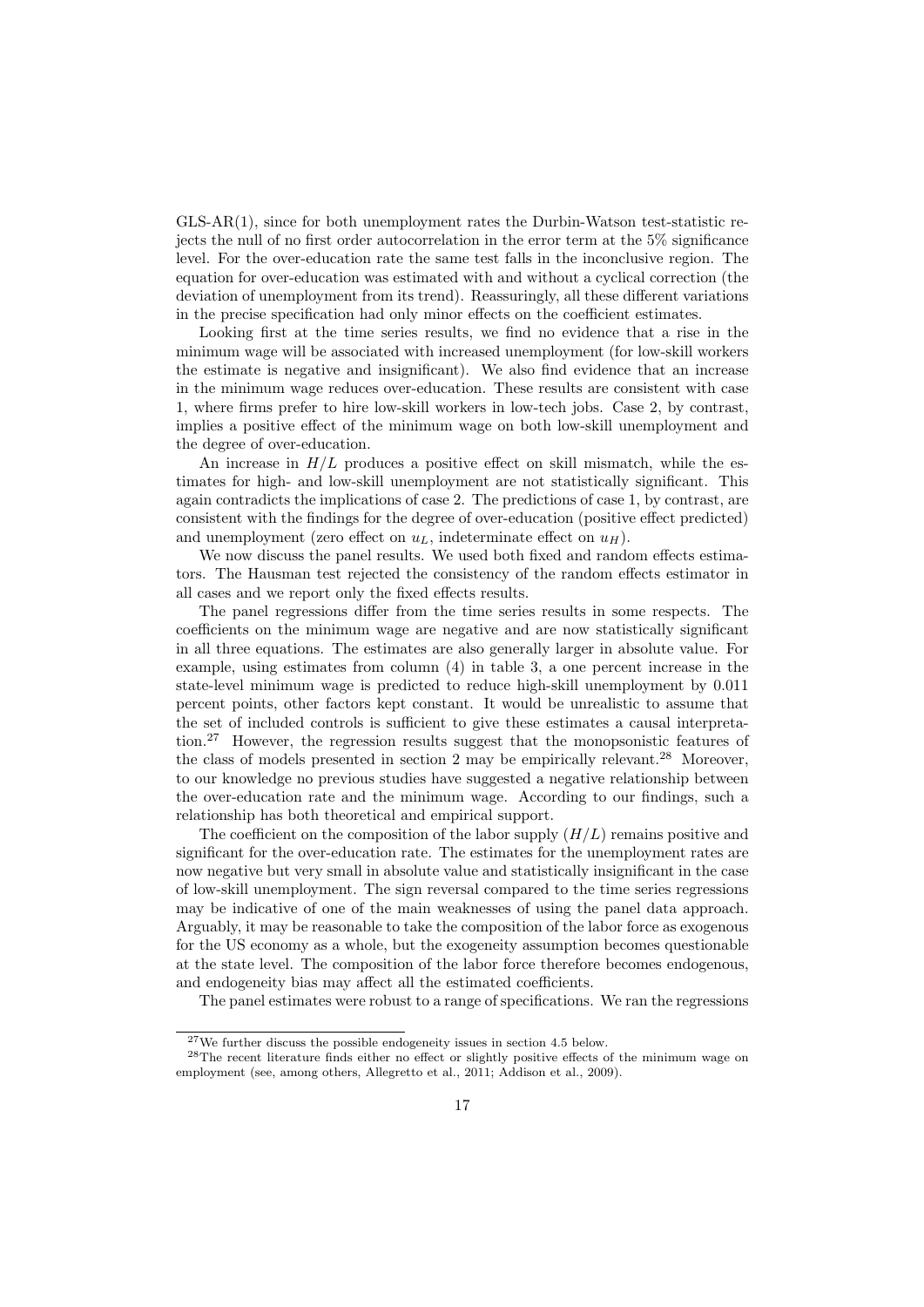with and without a separate time trend for each state and while the state-specific trends improve the fit, the changes in the estimated coefficients are small. We also experimented with specifications that included a full set of year dummies (available upon request). The problem with this specification is that the minimum wage effects can be identified only from the small number of observations where state minimum wages exceed the federal minimum (Burkhauser et al., 2000). Not surprisingly, these specifications showed insignificant (while still negative) effects of the minimum wage on both unemployment rates. The coefficient estimate in the over-education rate regression was still negative and significant.

Overall, the results of both the time series and panel regressions reject the case-2 predictions and are largely consistent with case 1.

|                        | <b>OLS</b><br>(1)    | Time Series Regressions<br>$GLS-AR(1)$<br>$\left( 2\right)$ | FE<br>(3)              | State Panel Regressions<br>(4) | FE+State Trends<br>(5) |
|------------------------|----------------------|-------------------------------------------------------------|------------------------|--------------------------------|------------------------|
| Time Trend             | $-0.001*$            | $-0.000$                                                    | $-0.001***$            | $-0.001***$                    | $-0.001***$            |
|                        | [0.001]              | [0.001]                                                     | [0.000]                | [0.000]                        | [0.000]                |
| ln w                   | $-0.004$             | 0.009                                                       | $-0.009***$            | $-0.011***$                    | $-0.011***$            |
|                        | [0.010]              | [0.011]                                                     | [0.002]                | [0.003]                        | [0.003]                |
| $\ln \frac{H}{L}$      | 0.015<br>[0.022]     | 0.006<br>[0.011]                                            | $-0.007***$<br>[0.002] | $-0.005***$<br>[0.002]         |                        |
| Constant               | $0.064***$           | $0.034**$                                                   | $0.058***$             | $0.062***$                     | $0.064***$             |
|                        | [0.014]              | [0.017]                                                     | [0.003]                | [0.003]                        | [0.003]                |
| Obs<br>R-squared<br>DW | 96<br>0.342<br>0.130 | 96<br>0.606<br>1.636                                        | 4,896<br>0.150         | 4,896<br>0.187                 | 4,896<br>0.186         |

Table 3: Reduced Form Regression for High-skill Unemployment: 1979.1–2002.4

Notes: Dependent variable is the unemployment rate for high-skill workers (0–1 range). Regression (2) assumes the error term follows an AR(1) process. All regressions include quarter dummies. Panel regressions include 51 state fixed effects. Regressions  $(4)$ – $(5)$ include state-specific linear time trends. Standard errors in brackets. \*\*\* significant at 1% level; \*\* significant at 5% level; \* significant at 10% level.

Table 4: Reduced Form Regression for Low-skill Unemployment: 1979.1–2002.4

|                   | <b>OLS</b><br>(1)     | Time Series Regressions<br>$GLS-AR(1)$<br>$\left( 2\right)$ | FE<br>$\left( 3\right)$ | State Panel Regressions<br>(4) | FE+State Trends<br>(5) |  |
|-------------------|-----------------------|-------------------------------------------------------------|-------------------------|--------------------------------|------------------------|--|
| Time Trend        | $-0.003*$             | $-0.001$                                                    | $-0.001***$             | $-0.001***$                    | $-0.001***$            |  |
| ln w              | [0.002]<br>$-0.017$   | [0.001]<br>$-0.015$                                         | [0.000]<br>$-0.024***$  | [0.000]<br>$-0.030***$         | [0.000]<br>$-0.029***$ |  |
| $\ln \frac{H}{L}$ | [0.021]<br>0.029      | [0.022]<br>0.033                                            | [0.005]<br>$-0.012***$  | [0.005]<br>$-0.004$            | [0.005]                |  |
|                   | [0.047]               | [0.022]                                                     | [0.003]                 | [0.003]                        |                        |  |
| Constant          | $0.154***$<br>[0.030] | $0.124***$<br>[0.035]                                       | $0.133***$<br>[0.005]   | $0.143***$<br>[0.005]          | $0.145***$<br>[0.005]  |  |
| Obs               | 96                    | 96                                                          | 4,896                   | 4,896                          | 4,896                  |  |
| R-squared         | 0.412                 | 0.774                                                       | 0.187                   | 0.247                          | 0.247                  |  |
| DW                | 0.112                 | 1.120                                                       |                         |                                |                        |  |

Notes: Dependent variable is the unemployment rate for low-skill workers (0–1 range). Regression (2) assumes the error term follows an AR(1) process. All regressions include quarter dummies. Panel regressions include 51 state fixed effects. Regressions (4)–(5) include state-specific linear time trends. Standard errors in brackets. \*\*\* significant at 1% level; \*\* significant at 5% level; \* significant at 10% level.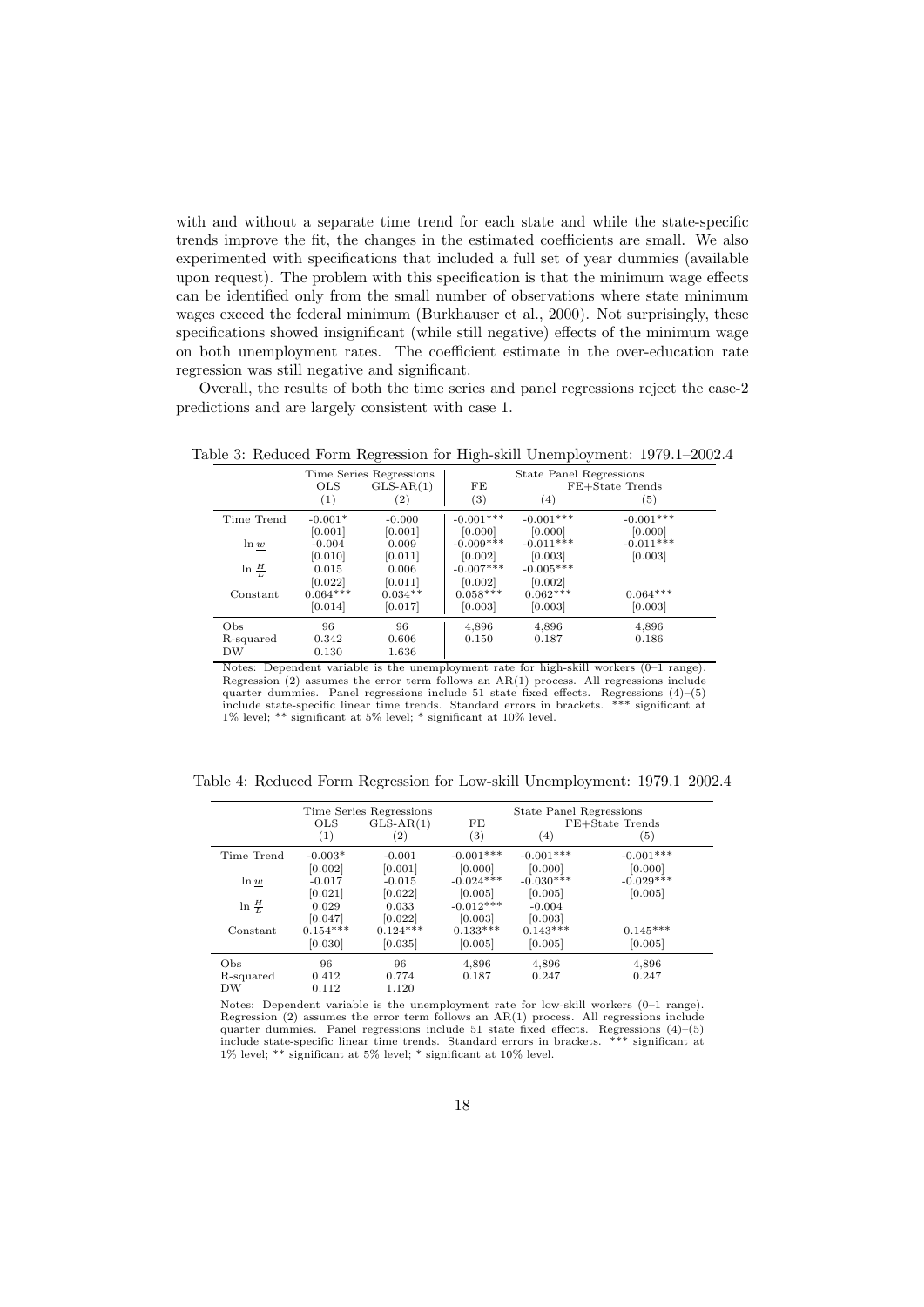|                        |                        | Time Series Regressions          |                                |                        |                                  | State Panel Regressions |                                  |                        |
|------------------------|------------------------|----------------------------------|--------------------------------|------------------------|----------------------------------|-------------------------|----------------------------------|------------------------|
|                        |                        | <b>OLS</b>                       | $GLS-AR(1)$                    |                        | FE                               |                         | FE+State Trends                  |                        |
|                        | (1)                    | (2)                              | (3)                            | (4)                    | (5)                              | (6)                     | (7)                              | (8)                    |
| Time Trend             | $-0.003***$<br>[0.000] | $-0.003***$<br>[0.000]           | $-0.003***$<br>[0.000]         | $-0.001***$<br>[0.000] | $-0.001***$<br>[0.000]           | $-0.001**$<br>[0.000]   | $-0.001**$<br>[0.000]            | $0.004***$<br>[0.000]  |
| ln w                   | $-0.016***$<br>[0.005] | $-0.017***$<br>[0.005]           | $-0.017**$<br>[0.008]          | $-0.022***$<br>[0.003] | $-0.022***$<br>[0.003]           | $-0.015***$<br>[0.003]  | $-0.015***$<br>[0.003]           | $-0.019***$<br>[0.004] |
| $\ln \frac{H}{L}$      | $0.168***$             | $0.169***$                       | $0.149***$                     | $0.110***$             | $0.110***$                       | $0.102***$              | $0.102***$                       |                        |
| $u_L$ (HP-dev)         | [0.012]                | [0.011]<br>$0.209***$<br>[0.057] | [0.014]<br>$0.128*$<br>[0.074] | [0.002]                | [0.002]<br>$0.094***$<br>[0.014] | [0.002]                 | [0.002]<br>$0.092***$<br>[0.014] | $0.080***$<br>[0.016]  |
| Constant               | $0.287***$<br>[0.008]  | $0.287***$<br>[0.007]            | $0.276***$<br>[0.010]          | $0.265***$<br>[0.003]  | $0.265***$<br>[0.003]            | $0.254***$<br>[0.003]   | $0.253***$<br>[0.003]            | $0.195***$<br>[0.004]  |
| Obs<br>R-squared<br>DW | 96<br>0.956<br>1.011   | 96<br>0.962<br>1.246             | 96<br>0.913<br>2.142           | 4,896<br>0.614         | 4,896<br>0.617                   | 4,896<br>0.649          | 4,896<br>0.652                   | 4,896<br>0.508         |

Table 5: Reduced Form Regression for Over-education Rate: 1979.1–2002.4

Notes: Dependent variable is the over-education rate (range 0–1). Regression (3) assumes the error term follows an AR(1)<br>process. All regressions include quarter dummies. Panel regressions include 51 state fixed effects. R

#### 4.3 The high-tech wage premium  $w_H/w_L$

The wage premium in high-tech jobs will be affected by changes in the minimum wage. Our simplified model in section 3 has only two job categories, low- and hightech. A direct application of the model implies that  $w_L = w$ , and —assuming profit maximization under constant returns to scale— an increase in the minimum wage therefore leads to a decline in  $w_H$ , that is,  $d \log(w_H/w_L)/d \log w < -1$ . With a range of different jobs and different skills, however, a change in the minimum wage will generate a cascade of changes in the wage distribution. One would still expect the average wage for the subset of low-tech jobs to move in the same direction as the minimum wage, and the elasticity  $d \log(w_H/w_L)/d \log w$  should be negative. Its value, however, will depend on the distribution of skills and jobs and on the chosen delineation of the subsets of high- and low-tech jobs.

We estimated a reduced form relation with the high-tech wage premium as the dependent variable and the minimum wage, the composition of the labor supply and a time trend as regressors:

$$
\log \frac{w_{H,t}}{w_{L,t}} = \beta_0 + \beta_1 t + \beta_2 \log \underline{w} + \beta_3 \log \frac{H}{L}
$$
\n(45)

The results are in Table 6. Column 1 has the baseline time series specification. Column 2 adds a cyclical correction (the deviation of the unemployment rate from its trend) since the adjustment speeds of both wages and employment in response to shocks may be different for high-and low-tech jobs. The DW statistic rejects the null of no autocorrelation, so in Column 3 we offer GLS estimates that assume an AR(1) process for the error term.

The three time series specifications yield similar results<sup>29</sup>. We get a negative (although statistically insignificant in the GLS-AR(1) specification) coefficient on the

<sup>&</sup>lt;sup>29</sup>We also estimated the same set of specifications on a composition-adjusted relative wage dependent variable. These results are available upon request and very close to those of the unadjusted variable.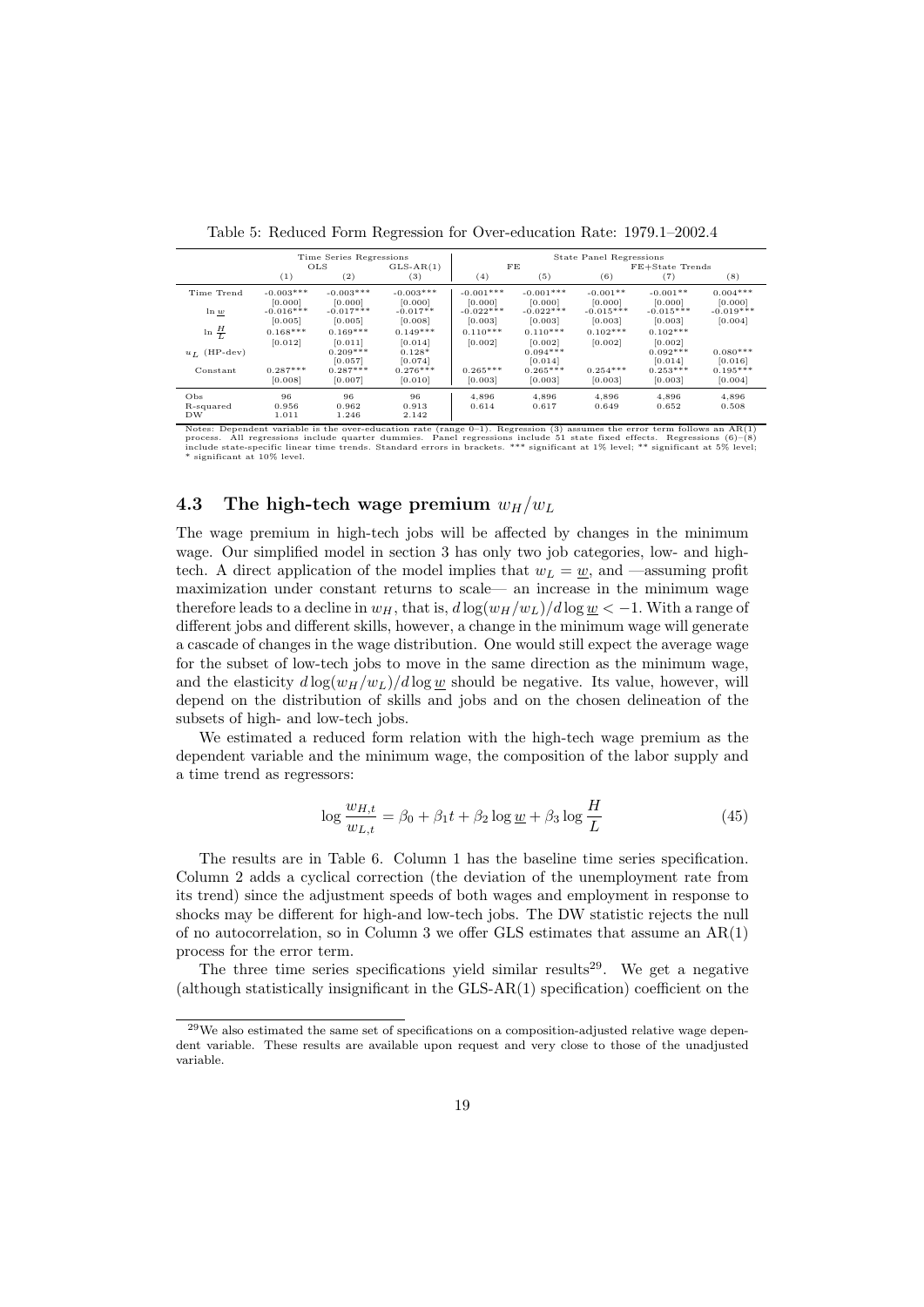minimum wage, and the negative effect of an increase in the relative supply of highskill labor is also what one would expect. The positive time trend, finally, is consistent with skill-biased technical change and/or power-biased technical change.<sup>30</sup>

The panel regressions in columns  $(4)$ – $(7)$  differ in whether they include cyclical corrections and state-specific time trends. The effects of these variations in specification are very minor. We also estimated the same specification omitting the relative supply variable (column  $(8)$ ) in the table). The minimum wage coefficient remains negative and significant.

|                        |                        | Time Series Regressions |                       |                        |                        | State Panel Regressions |                        |                       |
|------------------------|------------------------|-------------------------|-----------------------|------------------------|------------------------|-------------------------|------------------------|-----------------------|
|                        | <b>OLS</b>             |                         | $GLS-AR(1)$           |                        | FE                     |                         | FE+State Trends        |                       |
|                        | (1)                    | (2)                     | (3)                   | (4)                    | (5)                    | (6)                     | (7)                    | (8)                   |
| Time Trend             | $0.012***$<br>[0.001]  | $0.012***$<br>[0.002]   | $0.009***$<br>[0.002] | $0.005***$<br>[0.000]  | $0.005***$<br>[0.000]  | $0.004***$<br>[0.001]   | $0.004***$<br>[0.001]  | $0.003***$<br>[0.001] |
| $\ln w$                | $-0.040*$<br>[0.021]   | $-0.041*$<br>[0.021]    | $-0.024$<br>[0.036]   | $-0.024**$<br>[0.011]  | $-0.024**$<br>[0.011]  | $-0.030***$<br>[0.011]  | $-0.029***$<br>[0.011] | $-0.028**$<br>[0.011] |
| $\ln \frac{H}{L}$      | $-0.216***$<br>[0.045] | $-0.216***$<br>[0.046]  | $-0.107*$<br>[0.056]  | $-0.029***$<br>[0.008] | $-0.029***$<br>[0.008] | $-0.035***$<br>[0.008]  | $-0.035***$<br>[0.008] |                       |
| $u_L$ (HP-dev)         |                        | 0.072<br>[0.234]        | 0.128<br>[0.300]      |                        | $-0.038$<br>[0.052]    |                         | $-0.039$<br>[0.050]    | $-0.035$<br>[0.050]   |
| Constant               | $0.228***$<br>[0.030]  | $0.228***$<br>[0.030]   | $0.274***$<br>[0.046] | $0.306***$<br>[0.012]  | $0.306***$<br>[0.012]  | $0.308***$<br>[0.012]   | $0.308***$<br>[0.012]  | $0.328***$<br>[0.011] |
| Obs<br>R-squared<br>DW | 96<br>0.871<br>0.871   | 96<br>0.872<br>0.869    | 96<br>0.710<br>2.336  | 4,896<br>0.153         | 4,896<br>0.153         | 4,896<br>0.229          | 4,896<br>0.229         | 4,896<br>0.226        |

Table 6: Reduced Form for the Log Hi/Low-tech Wage Gap: 1979.1–2002.4

Notes: Dependent variable is  $\ln\left(\frac{\overline{w_H}}{H}\right)$ . Regression (3) assumes the error term follows an AR(1) process. All regressions include quarter dummies. Panel regressions (b) assumes the effort term follows an  $P(A|Y)$  process. The regressions include quarter dummies. Panel regressions include 51 state fixed effects. Regressions (6)–(8)

#### 4.4 Spurious correlation?

The correlation between the minimum wage and wage inequality has been noted in previous studies. It has also been suggested, however, that this correlation may be spurious and that shifts in the demand for skills, rather than autonomous changes in non-market factors, have been central to the movements in relative wages and employment.

Is there any direct evidence of spurious correlation? Autor et al. (2008) point to the existence of a time series correlation not just between the minimum wage and lower tail inequality (the 50/10 ratio) but also between the minimum wage and upper tail inequality (90/50). The latter correlation, they argue, is "unlikely to provide causal estimates of minimum wage impacts" (p.311). Instead, this correlation suggests that causal influence of minimum wages in these regressions should be discounted. We do not find this conclusion persuasive.

Our model, first, implies that changes in the minimum wage has ripple effects on over-education and wages throughout the wage distribution. We would expect the

<sup>30</sup>The case for skill-biased technological change has been challenged by, among others, (Howell, 1999; Card and DiNardo, 2002). Skott and Guy (2007) and Guy and Skott (2008) suggest that there is stronger evidence for "power-biased" technological change and that, like skill bias, a power bias can increase both wage and employment inequality. Power-biased technical change produces shifts in the no-shirking conditions, and the positive trend could reflect both skill-biased and power-biased technical change.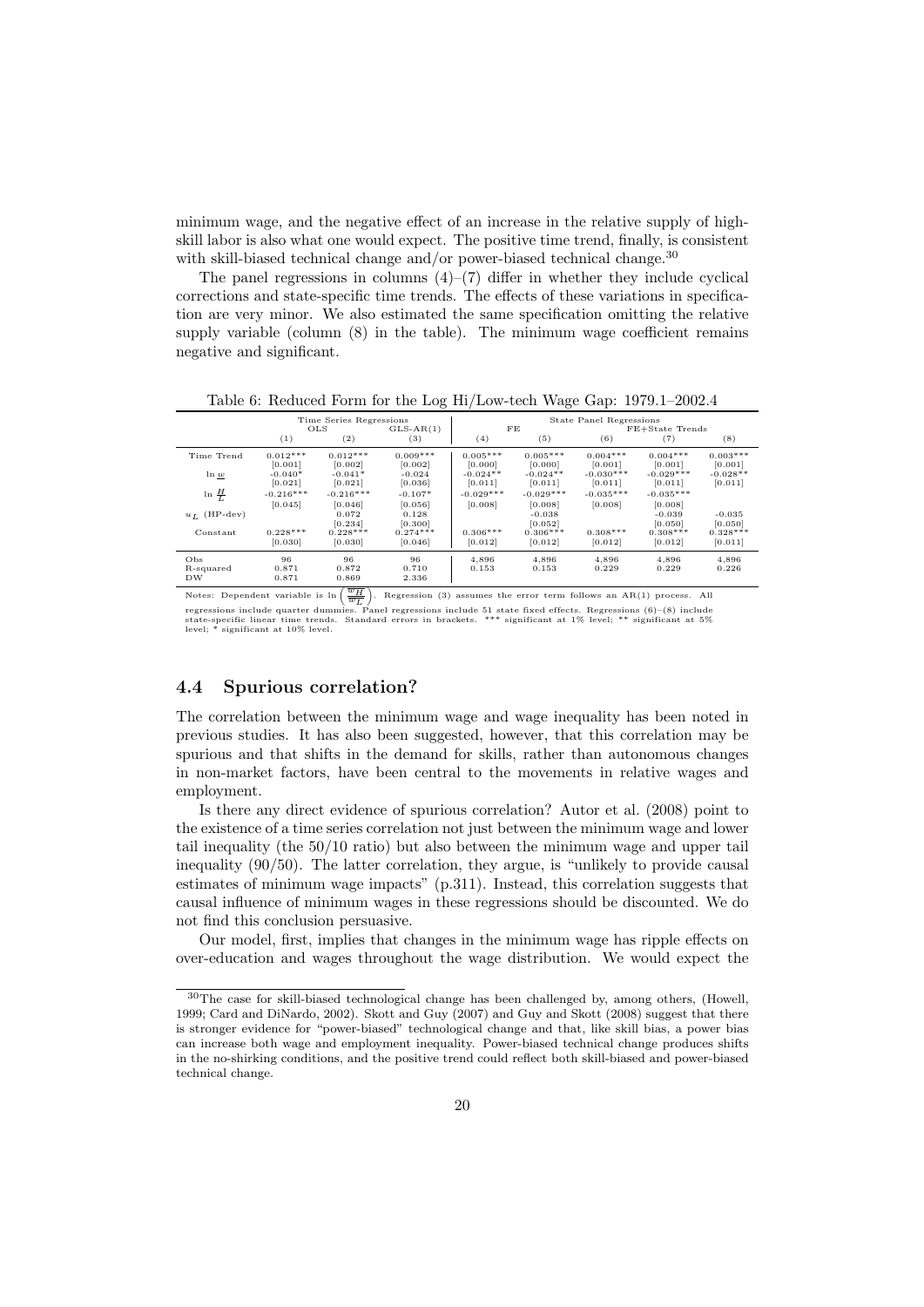effects to be stronger at the lower tail than at the upper tail of the distribution, but there will be some effect at the upper tail too. In line with this expectation, the results reported by Autor et al. (2008) show much stronger effects at the lower tail than at the upper tail: the coefficients on the minimum wage are -.23 and -.10, respectively. Had the coefficients been reversed —with the stronger effect on upper tail inequalitythen it could have been seen as evidence of spurious correlation, but it is not obvious that a coefficient of -0.10 is too high to be plausible.

One should still be cautious about causal attribution, in particular if there are reasons to suspect that changes in the minimum wage may be determined endogenously by labor market conditions. It could be argued that the decline in the minimum wage reflects the decrease in the demand for low-skill workers and that the slide in the real value of the minimum wage was necessary to prevent rising low-skill unemployment. Our model questions this premise: low-skill employment may suffer as a result of a falling minimum wage.

Lastly, changes in the minimum wage are related to political pressures and general ideological trends. These trends have generated a range of non-market changes, from labor market legislation and declining unionization to changes in fairness norms and the deregulation of the financial industry. The estimated effect of the minimum wage may be capturing the influence of these other non-market factors. This potential problem of interpretation, however, does not imply that non-market changes merely reflect market fundamentals.

#### 5 Conclusion

The theoretical model in this paper is highly stylized and clearly tells —at best— a small part of the story behind increasing inequality. Several results, however, stand out and may play a role in a more elaborate account of the observed changes.

We have shown that if firms prefer to fill low-tech jobs with low-skill workers rather than with over-educated high-skill workers then 'aggregate monopsonistic elements' arise naturally in a model with mismatch. These monopsonistic elements imply that a fall in the minimum wage can have adverse effects on aggregate employment as well as on the degree of mismatch and the rate of underemployment of high-skill workers. A fall in the minimum wage can produce a rise in both within and between group inequality and low-skill workers may suffer a double blow of declining employment and wages.

The evidence reported in section 4 suggest that these theoretical results may be empirically relevant. There is strong evidence of mismatch in the labor market, and the degree of mismatch has been increasing, especially in the 1970s and 1980s. Moreover, the monopsonistic implications of the theoretical model are supported by US data for 1979–2002. Our regressions suggest that the fall in the minimum wage led to a deterioration of the employment and relative wage of low-skill workers and an increase in the underemployment of high-skill workers.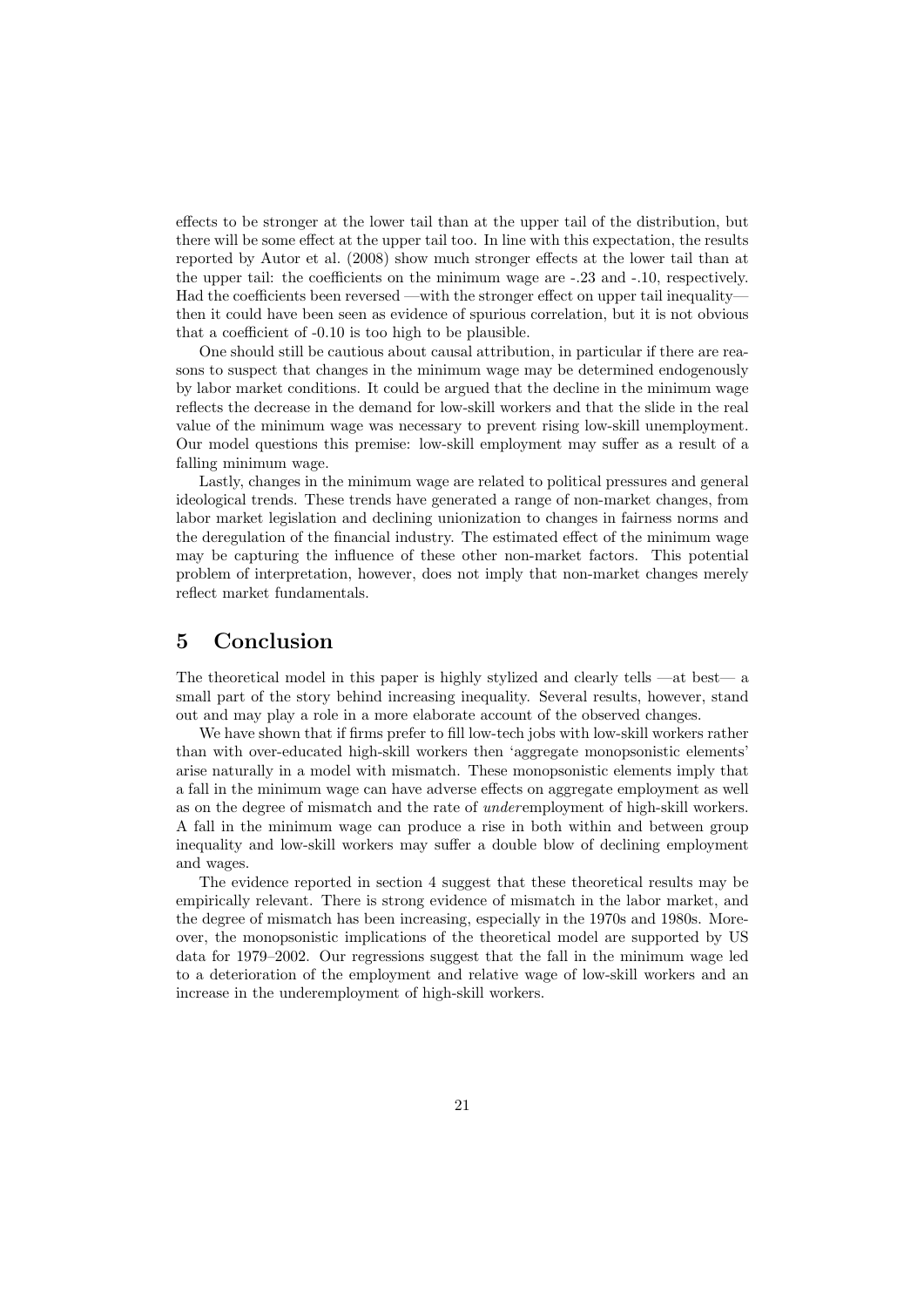#### A The Minimum Wage in a General Setting

Using the general setting in section 2.1, the introduction of a binding minimum wage means that the wage equations  $(8)$ – $(10)$  are replaced by the following equations:

$$
w_H = \phi^{HH} \left( \frac{N_{HH}}{H}, \frac{N_{HL}}{H}, w_L \right); \quad \phi_1^{HH} > 0, \phi_2^{HH} \ge 0, \phi_3^{HH} \ge 0 \tag{46}
$$

$$
w_L = \underline{w} \tag{47}
$$

$$
w_L = \phi^{LL} \left( \frac{N_{LL}}{L}, w_H \right); \qquad \phi_1^{LL} > 0, \phi_2^{LL} \ge 0 \tag{48}
$$

In accordance with the Bewley argument, high-skill workers are rationed in low-tech jobs, and their wage equation (9) has been dropped; the equation for the binding minimum wage, equation (50), takes its place. The general form of the wage equations for high-tech jobs and low-skill workers, by contrast, is unchanged.

Equations (49)–(51) —which incorporate the conditions  $w_{LL} = w_{HL} = w_L$  and  $w_{HH} = w_H$  can be used to examine the effects of a rise in the minimum wage w. Using  $(31)$  and  $(51)$ , we have

$$
\frac{N_{LL}}{L} = \psi(\underline{w}); \quad \psi' > 0 \tag{49}
$$

Equation (52) shows that  $N_{LL}$  will increase following a rise in the minimum wage, that is, low-skill workers will benefit both in terms of wages and employment.

Substituting  $(31)$ – $(32)$  and  $(52)$  into  $(49)$ , we get the following reduced form equation:

$$
\zeta(\underline{w}) = \phi^{HH} \left( \eta(\underline{w}) \left[ \frac{L}{H} \psi(\underline{w}) + \frac{N_{HL}}{H} \right], \frac{N_{HL}}{H}, \underline{w} \right)
$$
(50)

Using the implicit function theorem, this equation defines  $N_{HL}$  as a decreasing function of  $\underline{w}$ :

$$
\frac{N_{HL}}{H} = \chi\left(\underline{w}, \frac{L}{H}\right); \quad \chi_1 < 0, \chi_2 < 0 \tag{51}
$$

From  $(32)$ ,  $(52)$  and  $(54)$  it follows that

$$
\frac{\partial N_H}{\partial \underline{w}} = H \frac{\partial (N_H/H)}{\partial \underline{w}}
$$
  
=  $\eta'(\underline{w}) \left[ H \chi \left( \underline{w}, \frac{L}{H} \right) + L \psi(\underline{w}) \right]$   
+  $\eta(\underline{w}) \left[ H \chi_1 \left( \underline{w}, \frac{L}{H} \right) + L \psi'(\underline{w}) \right]$  (52)

The effects of a rise in the minimum wage on the number of low-tech jobs and total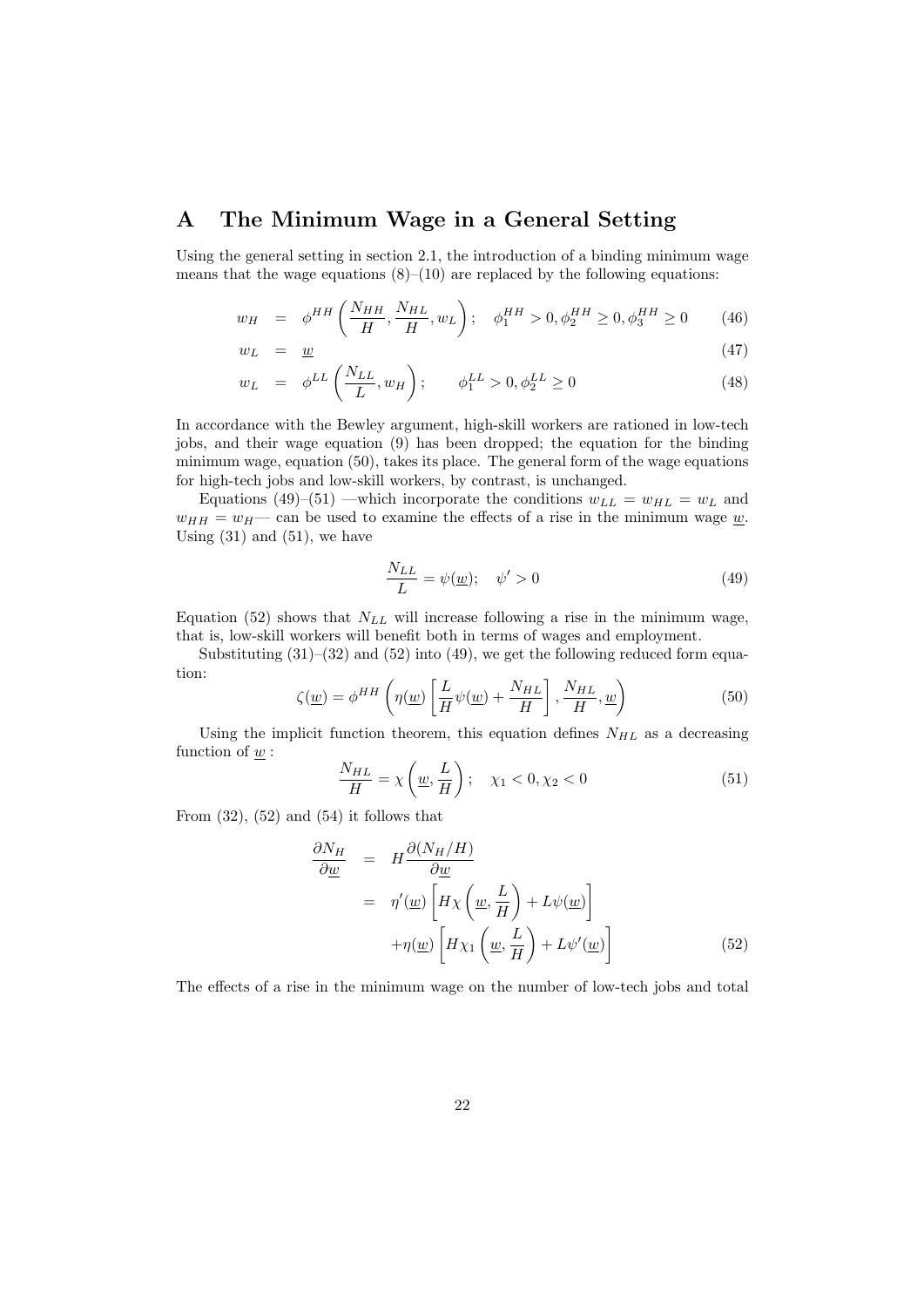employment can now be written

$$
\frac{\partial N_L}{\partial \underline{w}} = H \frac{\partial N_{HL}}{\partial \underline{w}} + L \frac{\partial N_{LL}}{\partial \underline{w}}
$$
\n
$$
= H \chi_1 \left( \underline{w}, \frac{L}{H} \right) + L \psi'(\underline{w}) \tag{53}
$$
\n
$$
\frac{\partial N}{\partial \underline{w}} = \frac{\partial N_H}{\partial \underline{w}} + \frac{\partial N_L}{\partial \underline{w}}
$$
\n
$$
= \eta'(\underline{w}) \left[ H \chi \left( \underline{w}, \frac{L}{H} \right) + L \psi(\underline{w}) \right] +
$$
\n
$$
[1 + \eta(\underline{w})] \left[ H \chi_1 \left( \underline{w}, \frac{L}{H} \right) + L \psi'(\underline{w}) \right] \tag{54}
$$

The effect of a rise in  $\underline{w}$  on  $N_H$  is ambiguous. Not surprisingly, it may be negative but a positive effect can be obtained if  $N_{LL}$  is elastic and an increase in the minimum wage generates a large decrease in  $N_{HL}$ .

It is readily seen that

$$
\frac{\partial N_L}{\partial \underline{w}} > 0 \Rightarrow \frac{\partial N}{\partial \underline{w}} > 0 \Rightarrow \frac{\partial N_H}{\partial \underline{w}} > 0 \tag{55}
$$

Thus, an increase in  $N_H$  is a necessary condition for expansionary effects on total employment or – an even stronger result – on low-tech employment.

As a simple analytical example of strong monopsonistic results, let  $H = L = 1$ (for simplicity),  $\eta' = 0$  (a Leontief production function),  $\phi_3^{HH} = 0, \phi_1^{HH} = \phi_2^{HH} \rightarrow$  $\infty$  (high-tech wages are independent of the minimum wage and highly sensitive to movements in the aggregate high-skill employment rate  $(N_H + N_{HL})/H$ . With these assumptions, the expression for the change in low-tech jobs can be written

$$
\frac{\partial N_L}{\partial \underline{w}} = \frac{1}{1 + \eta(\underline{w})} \psi'(\underline{w}) > 0 \tag{56}
$$

### B Basic processing of May/ORG CPS and DOT Data

Data on skill requirements comes from the Dictionary of Occupational Titles 4th Edition (1977) and revised 4th Edition (1991). We use the dataset compiled by Levy and Murnane (1992) that contains weighted averages of three GED scores (language, reasoning, and math) by occupation and sex using both the 1970 and 1980 3-digit occupational classifications. Only the highest GED is binding so we drop the other two. Scores for years other than 1977/91 are linearly extrapolated. The 1970 and 1980 Census occupational classifications are available in the CPS only during the period 1973–2002. Thus, we use the May CPS for 1973–78 and the merged outgoing rotation groups for 1979–2002. The general inclusion criteria are: age in the range 18–65, to have worked in the past, and potential experience between 1 and 40 years.

Calculations that involve earnings are done using the standard earnings weight multiplied by usual weekly hours. Our wage variable is the log of real hourly earning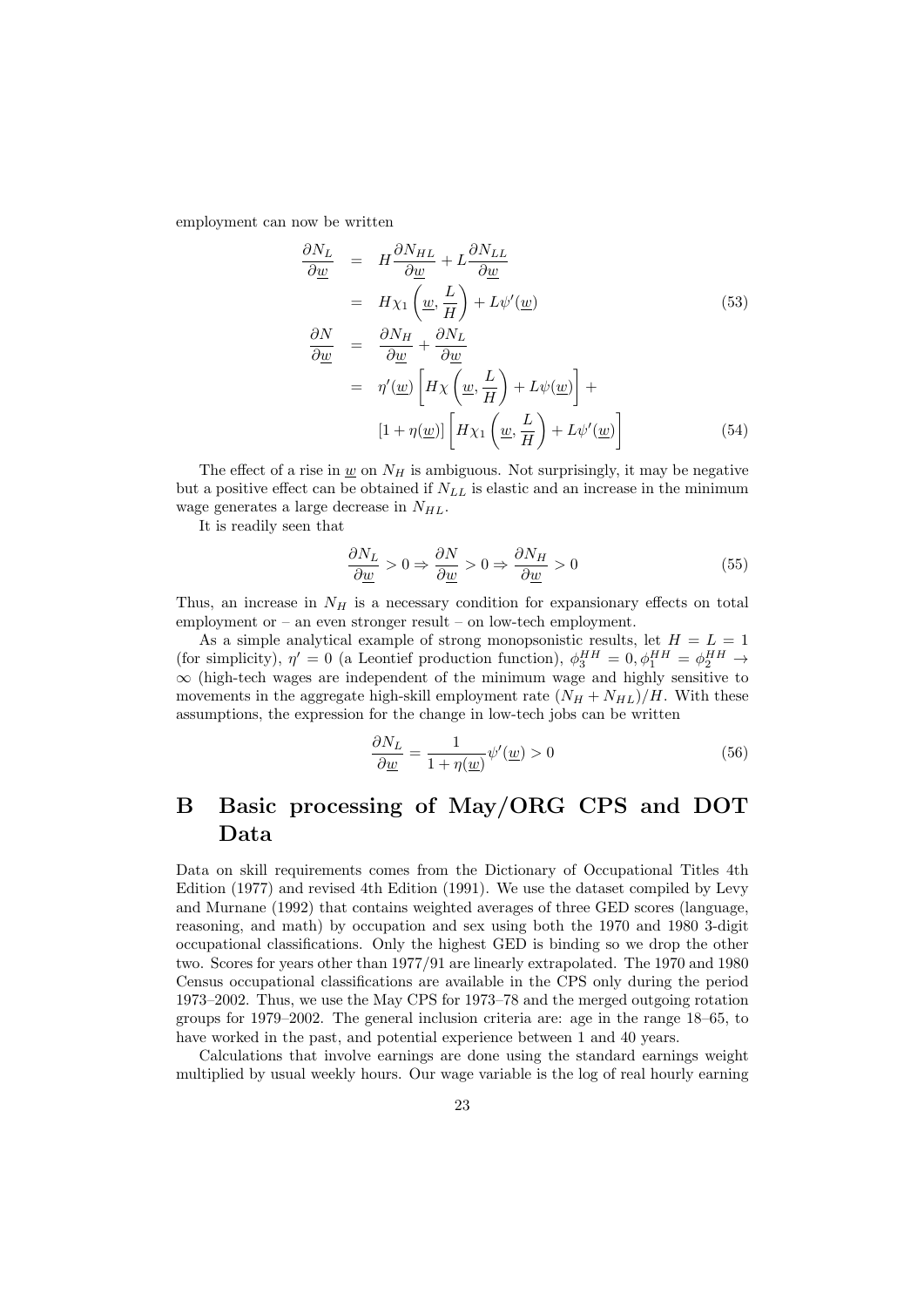Table B.1: Descriptive Stats: 1979.1–2002.4

| Variable                              | Time Series |       | State Panel |       |
|---------------------------------------|-------------|-------|-------------|-------|
|                                       | Mean        | sd    | Mean        | sd    |
| $u_H$                                 | 0.038       | 0.009 | 0.037       | 0.016 |
| $u_L$                                 | 0.082       | 0.020 | 0.079       | 0.034 |
| Ω                                     | 0.366       | 0.047 | 0.371       | 0.081 |
| $\ln (\overline{w}_H/\overline{w}_L)$ | 0.415       | 0.041 | 0.378       | 0.094 |
| $\ln (N_H/N_L)$                       | $-0.434$    | 0.139 | $-0.450$    | 0.246 |
| ln(w)                                 | 0.791       | 0.102 | 0.808       | 0.104 |
| ln(H/L)                               | 0.058       | 0.234 | 0.040       | 0.353 |
| $u_L$ (HP dev)                        | 0.000       | 0.009 | 0.000       | 0.019 |
| Obs                                   | 96          |       | 4896        |       |
| $#$ of States                         |             |       | 51          |       |

in 1979 dollars (deflated using the CPI-U-RS). Hourly earnings are weekly earnings divided by usual weekly hours with the exception of cases in which a separate higher hourly wage is reported. After 1994 individuals are allowed to answer that their hours vary. We use a simple regression imputation approach to assign hours to those individuals. No allocated earnings are utilized, however. During the period 1989– 93 the allocation flags fail to identify most imputed earnings. Following Lemieux (2006), we use the unedited earnings variable to identify and drop unflagged allocated earnings. Topcoded earnings are winsorized using a 1.4 factor.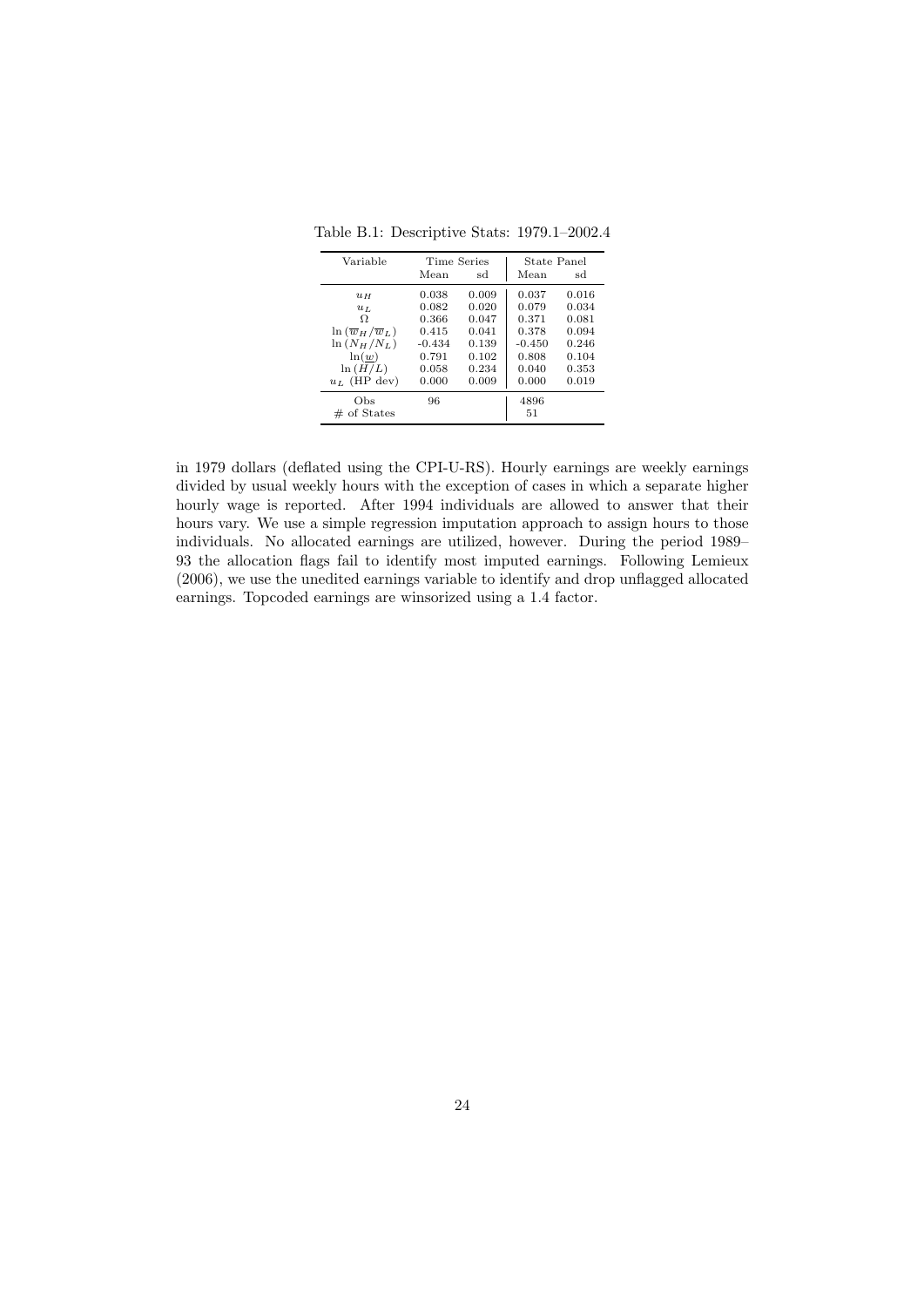| Occupational Outlook Handbook Description            | 2002          | many employers prefer an associate's degree<br>in business or management, although a high<br>For first-line administrative service managers,<br>school diploma may suffice | Most supervisors hold associate or bachelor's<br>degrees.                                                                                                                                                | glish well enough to read road signs, prepare<br>All drivers must able to read and speak En-<br>reports, and communicate with law enforce-<br>ment officers and the public. Many prefer to<br>hire high school graduates. | At least a bachelors degree plus approaved<br>teacher training program                                                                                                                     | lege, 2-3 years), bachelor of science degree<br>in nursing (college/university, 4-5 years), and<br>(community col-<br>Three educational paths to licensed nursing:<br>diploma (hospitals, 2-3 years)<br>associate degree in nursing | High school graduates who have basic office<br>skills may qualify for entry-level secretarial<br>positions. | Requires only high school diploma                                 | In many cases, neither a high school diploma<br>nor previous work experience is necessary for<br>a job as a nursing, psychiatric, or home health<br>aide. | High School diploma is advisable.                                                                                                              | No special education is required                                                            | A bachelors degree is a pre-requisite for many jobs; however, some jobs may require only a $2$<br>year degree                                        | ac-<br>$\Xi$<br>Require at least a bachelor's degree<br>counting or related field.                                                                                                                 | (GED); Direction, Control, Planning (DCP); and Set Limits, Tolerances, or Standards (STS) are all DOT-based measures (1–6 scale) of the complexity of non-manual tasks required in each occupation. The Handbook descriptions |
|------------------------------------------------------|---------------|----------------------------------------------------------------------------------------------------------------------------------------------------------------------------|----------------------------------------------------------------------------------------------------------------------------------------------------------------------------------------------------------|---------------------------------------------------------------------------------------------------------------------------------------------------------------------------------------------------------------------------|--------------------------------------------------------------------------------------------------------------------------------------------------------------------------------------------|-------------------------------------------------------------------------------------------------------------------------------------------------------------------------------------------------------------------------------------|-------------------------------------------------------------------------------------------------------------|-------------------------------------------------------------------|-----------------------------------------------------------------------------------------------------------------------------------------------------------|------------------------------------------------------------------------------------------------------------------------------------------------|---------------------------------------------------------------------------------------------|------------------------------------------------------------------------------------------------------------------------------------------------------|----------------------------------------------------------------------------------------------------------------------------------------------------------------------------------------------------|-------------------------------------------------------------------------------------------------------------------------------------------------------------------------------------------------------------------------------|
| У Соцративого от Блегени респение день в северно с с | 1983          | Most managerial and administrative positions<br>require a college education.                                                                                               | Traditionally, capable sales workers without a<br>college degree could advance to management<br>a college education is<br>becoming increasingly important for advance-<br>However,<br>positions.<br>ment | Most training authorities and employers rec-<br>ommend high school driving training courses.                                                                                                                              | garden or elementary school teachers must<br>have a bachelor's degree from an institution<br>with an approved teacher education program.<br>In all States and the D.C. prospective kinder- | diploma programs, and 4 or 5 year bachelor's<br>gram: 2 year associate degree programs, 3 year<br>There are 3 types of nurse training pro-<br>degree programs.                                                                      | A high school diploma generally is required for<br>a job as a secretary or stenographer                     | Employers prefer beginning cashiers with high<br>school diplomas. | While high school graduates are preferred, em-<br>ployers do not always insist on a diploma                                                               | quired for beginning jobs, it is recommended<br>Even though a high school diploma is not re-<br>for those planning a career as a cook or chef. | Workers who have limited skills or little edu-<br>cation can often find jobs in this field. | plex jobs, persons with graduate degrees are<br>College graduates generally are sought for<br>these jobs, and, for some of the more com-<br>prefered | auditor positions to have at least a bachelor's<br>quire applicants for accountant and internal<br>Most public accounting and business firms re-<br>degree in accounting or closely related field. | 1991) and U.S. Bureau of Labor Statistics (1982, 2002). Employment shares are from the CFS-MORG. General Education Development                                                                                                |
|                                                      | 2002          | 1.40                                                                                                                                                                       | 1.39                                                                                                                                                                                                     | 1.17                                                                                                                                                                                                                      | $1.01\,$                                                                                                                                                                                   | 5.63                                                                                                                                                                                                                                | 1.65                                                                                                        | 5.44                                                              | $1.63$                                                                                                                                                    | 4.74                                                                                                                                           | 3.24                                                                                        | 3.03                                                                                                                                                 | 5.33                                                                                                                                                                                               |                                                                                                                                                                                                                               |
| STS                                                  | 1983          | 1.44                                                                                                                                                                       | 1.43                                                                                                                                                                                                     | 1.17                                                                                                                                                                                                                      | $1.01\,$                                                                                                                                                                                   | 5.58                                                                                                                                                                                                                                | 4.08                                                                                                        | 5.42                                                              | $1.60\,$                                                                                                                                                  | 4.74                                                                                                                                           | 3.29                                                                                        | 2.80                                                                                                                                                 | 5.47                                                                                                                                                                                               |                                                                                                                                                                                                                               |
|                                                      | 2002          | 5.24                                                                                                                                                                       | 5.25                                                                                                                                                                                                     | 1.02                                                                                                                                                                                                                      | 5.91                                                                                                                                                                                       | 1.41                                                                                                                                                                                                                                | 1.09                                                                                                        | 1.05                                                              | 1.09                                                                                                                                                      | 1.33                                                                                                                                           | 1.24                                                                                        | 4.49                                                                                                                                                 | 4.62                                                                                                                                                                                               |                                                                                                                                                                                                                               |
| DCP                                                  | 1983          | 5.24                                                                                                                                                                       | 5.25                                                                                                                                                                                                     | 1.02                                                                                                                                                                                                                      | 3.42                                                                                                                                                                                       | 1.41                                                                                                                                                                                                                                | 1.09                                                                                                        | 1.05                                                              | $1.08$                                                                                                                                                    | 1.33                                                                                                                                           | 1.24                                                                                        | 3.26                                                                                                                                                 | 4.84                                                                                                                                                                                               |                                                                                                                                                                                                                               |
|                                                      | 2002          | 4.26                                                                                                                                                                       | 4.26                                                                                                                                                                                                     | 2.93                                                                                                                                                                                                                      | 4.98                                                                                                                                                                                       | 4.90                                                                                                                                                                                                                                | 4.00                                                                                                        | 3.06                                                              | 3.25                                                                                                                                                      | 2.66                                                                                                                                           | 2.22                                                                                        | 4.97                                                                                                                                                 | 4.72                                                                                                                                                                                               |                                                                                                                                                                                                                               |
| GED                                                  | 1983          | 4.30                                                                                                                                                                       | 4.31                                                                                                                                                                                                     | 2.95                                                                                                                                                                                                                      | 4.98                                                                                                                                                                                       | 4.91                                                                                                                                                                                                                                | 4.00                                                                                                        | 3.12                                                              | 3.26                                                                                                                                                      | 3.30                                                                                                                                           | 2.29                                                                                        | 5.23                                                                                                                                                 | 4.76                                                                                                                                                                                               |                                                                                                                                                                                                                               |
|                                                      | 2002          | $5.3\%$                                                                                                                                                                    | $3.1\%$                                                                                                                                                                                                  | 2.3%                                                                                                                                                                                                                      | $2.1\%$                                                                                                                                                                                    | $2.1\%$                                                                                                                                                                                                                             | 1.9%                                                                                                        | 1.8%                                                              | 1.8%                                                                                                                                                      | $1.6\%$                                                                                                                                        | $1.5\%$                                                                                     | 1.4%                                                                                                                                                 | $1.3\%$                                                                                                                                                                                            |                                                                                                                                                                                                                               |
| Lable D.Z.<br>Employment                             | Share<br>1983 | 4.6%                                                                                                                                                                       | $2.2\%$                                                                                                                                                                                                  | 2.3%                                                                                                                                                                                                                      | $1.8\%$                                                                                                                                                                                    | $1.7\%$                                                                                                                                                                                                                             | $4.6\%$                                                                                                     | $1.9\%$                                                           | $1.4\%$                                                                                                                                                   | $1.4\%$                                                                                                                                        | $1.8\%$                                                                                     | 0.3%                                                                                                                                                 | $1.1\%$                                                                                                                                                                                            |                                                                                                                                                                                                                               |
| Occupation                                           | Description   | Managers and admin-<br>istrators, n.e.c.                                                                                                                                   | Supervisors and Pro-<br>prietors, Sales Occu-<br>pations                                                                                                                                                 | Truck drivers                                                                                                                                                                                                             | Teachers, elementary<br>school                                                                                                                                                             | Registered nurses                                                                                                                                                                                                                   | Secretaries                                                                                                 | Cashiers                                                          | Nursing aides, order-<br>lies, and attendants                                                                                                             | Cooks                                                                                                                                          | Janitors and cleaners                                                                       | systems<br>scien-<br>and<br>Computer<br>analysts<br>tists                                                                                            | Accountants and au-<br>ditors                                                                                                                                                                      | Notes: Sources are U.S. Department of Labor (1977                                                                                                                                                                             |
|                                                      | Code          | $^{22}$                                                                                                                                                                    | 243                                                                                                                                                                                                      | 804                                                                                                                                                                                                                       | 156                                                                                                                                                                                        | $\overline{95}$                                                                                                                                                                                                                     | 313                                                                                                         | 276                                                               | 447                                                                                                                                                       | 436                                                                                                                                            | 453                                                                                         | 64                                                                                                                                                   | 23                                                                                                                                                                                                 |                                                                                                                                                                                                                               |

of  $\Gamma$ ifferent Skill Requirement Measures:  $1083-2002$ Table B.2: A Comparison of Different Skill Requirement Measures: 1983–2002  $\frac{1}{2}$ Table B  $2 \cdot 4$  Co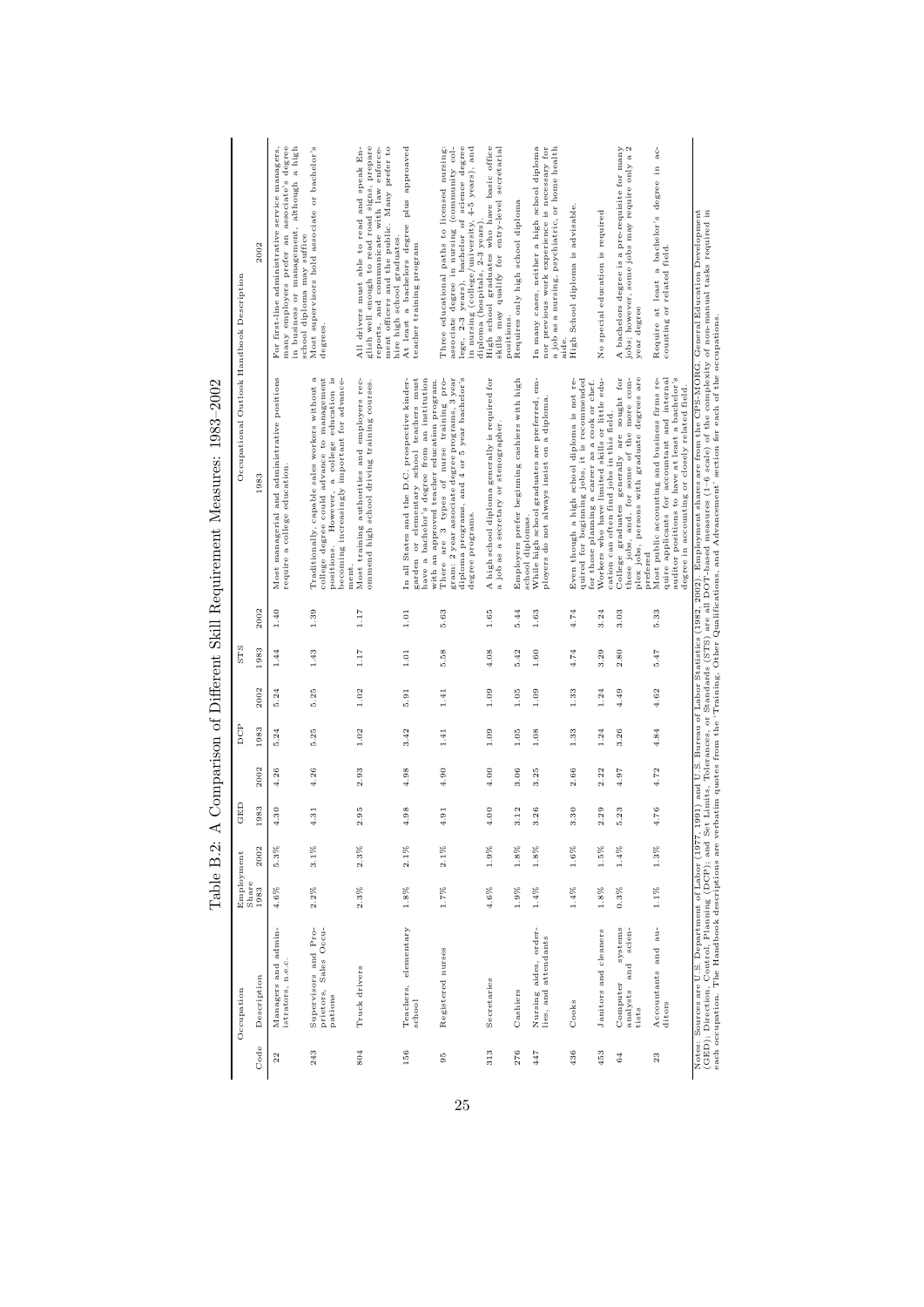|            | Occupation                                                                   | Share              | Employment         | GED          |              | DCP          |              | STS          |              | Occupational Outlook Handbook Description                                                                                                                                                                       |                                                                                                                                                                   |
|------------|------------------------------------------------------------------------------|--------------------|--------------------|--------------|--------------|--------------|--------------|--------------|--------------|-----------------------------------------------------------------------------------------------------------------------------------------------------------------------------------------------------------------|-------------------------------------------------------------------------------------------------------------------------------------------------------------------|
| Code       | Description                                                                  | 1983               | 2002               | 1983         | 2002         | 1983         | 2002         | 1983         | 2002         | 1983                                                                                                                                                                                                            | 2002                                                                                                                                                              |
| 157        | sec-<br>ondary school<br>Teachers,                                           | $1.6\%$            | $1.2\%$            | 4.97         | 4.97         | 5.63         | 5.98         | 1.06         | 1.01         | scribed number of credits in the subject<br>In all States and the D.C. prospective teach-<br>proved teacher training program with a pre-<br>bachelor's degree from an ap-<br>they plan to teach.<br>ers need a  | At least a bachelors degree plus approaved<br>teacher training program                                                                                            |
| 259        | mining,<br>represen-<br>manufacturing,<br>and wholesale<br>tatives,<br>Sales | $1.3\%$            | $1.2\%$            | 3.87         | 3.79         | 1.18         | 1.18         | 1.11         | 1.08         | A college degree is increasingly desirable for<br>a job as a manufacturer's salesworker.                                                                                                                        | A Bachelors degree increasingly is required                                                                                                                       |
| 337        | and<br>ac-<br>auditing clerks<br>Bookkeepers,<br>counting,                   | 2.0%               | $1.1\%$            | 3.99         | 3.99         | 1.20         | 1.20         | 5.80         | 5.71         | High school graduates who have taken busi-<br>arithmetic, bookkeeping, and princi-<br>of accounting meet the minimum re-<br>quirement for most bookkeeping jobs.<br>ness<br>ples                                | In many cases a high school diploma is not<br>necessary.                                                                                                          |
| 567        | Carpenters                                                                   | $0.9\%$            | $1.0\%$            | 3.92         | 3.91         | 1.18         | 1.18         | 5.86         | 5.79         | A high school or vocational school educa-<br>tion is desirable, including courses in car-<br>pentry, shop, mechanical drawing, and gen-<br>eral mathematics.                                                    | A high school education is desireable.                                                                                                                            |
| 16         | food<br>serving and lodg-<br>ing establishments<br>Managers,                 | $0.0\%$            | $1.0\%$            | 4.00         | 4.23         | 6.00         | 6.00         | $1.00\,$     | $1.00$       | Employers are increasingly emphasizing col-<br>ticularly strong preparation for a career in<br>lege education. A bachelor's degree in hotel<br>and restaurant administration provides par-<br>hotel management. | tions, although a college liberal arts degree<br>Post-secondary training in hotel or restau-<br>rant management is preferred for most posi-<br>may be sufficient. |
| 435<br>889 | $exc$ ept<br>Waiters and wait-<br>construction<br>Laborers,<br>resses        | $1.4\%$<br>$1.1\%$ | $1.0\%$<br>$1.0\%$ | 2.30<br>2.91 | 2.88<br>2.31 | 1.13<br>1.02 | 1.13<br>1.02 | 1.07<br>2.17 | 1.06<br>2.21 | Most employers prefer to hire applicants<br>who have at least 2 or 3 years of high school.<br>Little formal training is needed                                                                                  | Basic literacy is a must if the worker is to<br>There are no specific educational require-<br>read and understand warning signs and in-<br>tructions.<br>ments    |
| 376        | ${\tt except}$<br>and<br>Investigators<br>adjusters,<br>insurance            | 0.4%               | $1.0\%$            | 3.94         | 3.85         | 1.36         | 1.36         | 2.60         | 2.60         | Although a growing number of insurance<br>hire those without college training, partic-<br>companies prefer college graduates, many<br>ularly if they have specialized experience.                               | Most companies prefer to hire college grad-<br>uates                                                                                                              |
| 274        | workers,<br>other commodities<br>Sales                                       | $1.2\%$            | $0.9\%$            | 3.41         | 3.00         | 1.14         | $1.14\,$     | 1.27         | 1.26         | Employers usually seek hgih school gradu-<br>ates and have experience sales clerks train<br>them on the job.                                                                                                    | A Bachelors degree increasingly is required                                                                                                                       |
| 389        | occupa-<br>Administrative<br>tions, n.e.c.<br>support                        | $0.5\%$            | 0.9%               | 3.46         | 3.44         | 1.24         | 1.24         | 4.53         | 3.84         | Employers prefer high school graduates for<br>clerical jobs.                                                                                                                                                    | school<br>high<br>require<br>$u$ sually<br>Employers<br>diploma.                                                                                                  |
| 628        | pro-<br>occupa-<br>Supervisors,<br>duction<br>tions                          | $1.4\%$            | 0.9%               | 4.05         | 4.03         | 5.10         | 5.12         | 3.09         | 2.83         | imum occupational requirement, and 1 or 2<br>years of college or technical school can be<br>very helpful to workers who want to become<br>Completion of high school often is the min-<br>supervisors.           | $\begin{tabular}{ll} post-secondary \\ even & back-lo & \\ \end{tabular}$<br>require<br>training, an associate's or<br>employers<br>degree<br>Many                |
| 785        | Assemblers                                                                   | $1.0\%$            | $0.8\%$            | 2.52         | 2.42         | 1.01         | $1.01\,$     | 4.50         | 4.39         | A high school diploma is helpful but usually<br>not required.                                                                                                                                                   | A high school diploma is preferred for most<br>positions                                                                                                          |
| 319        | Receptionists                                                                | 0.6%               | 0.8%               | 3.12         | 3.13         | $1.16$       | $1.20$       | 1.32         | 1.24         | Employers usually require that receptionists<br>have a high school diploma.                                                                                                                                     | A high school diploma or its equivalent is<br>the most common educational requirement                                                                             |

26

 $\tilde{z}$ Table B.2: A Comparison of Different Skill Requirement Measures: 1983–2002 (continued) ÷  $1002200006$  $\cdot$  M  $\cdot$ ÷  $\mathbf{C}$  Tiffconcat Clil Do  $\cdot$ :  $T<sub>ch</sub>$   $\alpha$   $\beta$   $\alpha$   $\beta$ 

(GED); Direction, Control, Planning (DCP); and Set Limits, Tolerances, or Standards (STS) are all DOT-based measures (1–6 scale) of the complexity of non-manual tasks required in each occupation. The Handbook descriptions are verbatim quotes from the 'Training, Other Qualifications, and Advancement' section for each of the occupations.

Notes: Sources are U.S. Department of Labor (1977, 1991) and U.S. Bureau of Labor Statistics (1982, 2002). Employment shares are from the CPS-MORG. General Education Development<br>(GED); Direction, Control, Planning (DCP); a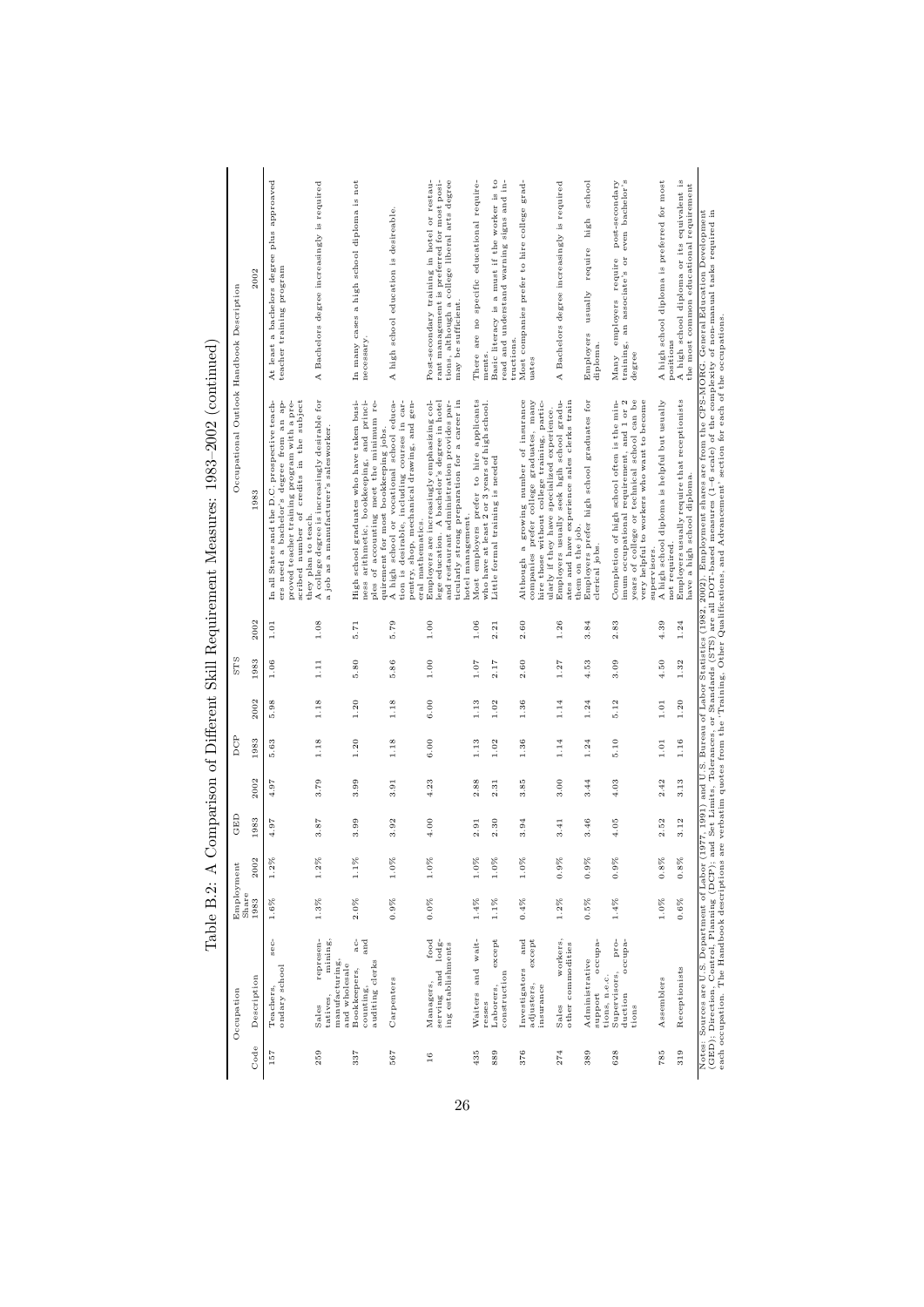#### References

- Acemoglu, D. Technical Change, Inequality, and the Labor Market. Journal of Economic Literature, 40(1):7–72, 2002.
- Addison, J.; Blackburn, M., and Cotti, C. Do Minimum Wages Raise Employment? Evidence from the US Retail-trade Sector. Labour Economics, 16(4):397–408, 2009.
- Akerlof, G. A. and Yellen, J. L. The Fair Wage-Effort Hypothesis and Unemployment. The Quarterly Journal of Economics, 105(2):255–283, 1990.
- Allegretto, S.; Dube, A., and Reich, M. Do Minimum Wages Really Reduce Teen Employment? Accounting for Heterogeneity and Selectivity in State Panel Data. Industrial Relations: A Journal of Economy and Society, 50(2):205–240, 2011.
- Autor, D.; Katz, L., and Kearney, M. Trends in U.S. Wage Inequality: Revising the Revisionists. The Review of Economics and Statistics, 90(2):300–323, May 2008.
- Bewley, T. F. Why Wages Don't Fall During a Recession. Harvard University Press, 1999.
- Boal, W. M. and Ransom, M. R. Monopsony in the Labor Market. Journal of Economic Literature, 35(1):86–112, Mar 1997.
- Bowles, S. The Production Process in a Competitive Economy: Walrasian, Neo-Hobbesian, and Marxian Models. The American Economic Review, 75(1):16–36, 1985.
- Brown, C. Minimum Wages, Employment, and the Distribution of Income. volume 3, Part 2 of Handbook of Labor Economics, pages 2101–2163. Elsevier, 1999.
- Büchel, F. The Effects of Overeducation on Productivity in Germany the Firms' Viewpoint. Economics of Education Review, 21(3):263–275, Jun 2002.
- Burkhauser, R. V.; Couch, K. A., and Wittenburg, D. C. A Reassessment of the New Economics of the Minimum Wage Literature with Monthly Data from the Current Population Survey. Journal of Labor Economics, 18(4):653–680, 2000.
- Card, D. and DiNardo, J. Skill-biased Technological Change and Rising Wage Inequality: Some Problems and Puzzles. Journal of Labor Economics, 20(4):733–783, 2002.
- Card, D. and Krueger, A. B. Myth and Measurement. The New Economics of the Minimum Wage. Princeton University Press, Priceton, New Jersey, 1995.
- DiNardo, J.; Fortin, N., and Lemieux, T. Labor Market Institutions and the Distribution of Wages, 1973–1992: A Semiparametric Approach. Econometrica, 64(5): 1001–44, 1995.
- Dube, A.; Lester, T., and Reich, M. Minimum Wage Effects Across State Borders: Estimates Using Contiguous Counties. The Review of Economics and Statistics, 92 (4):945–964, 2010.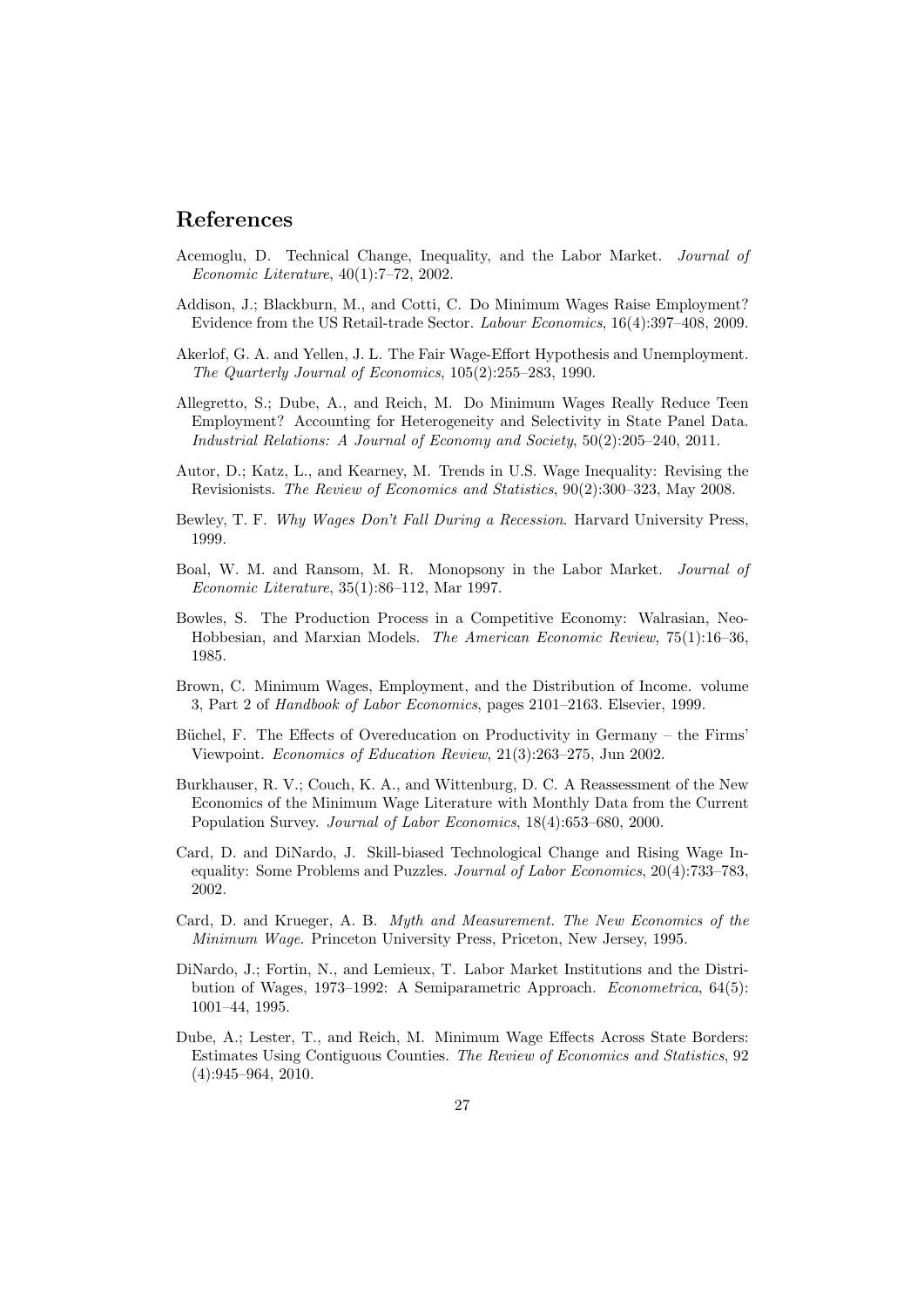- Grissmer, D. W. The Continuing Use and Misuse of SAT Scores. Psychology, Public Policy, and Law, 6(1):223–232, Mar 2000.
- Groot, W. and Maassen van den Brink, H. Overeducation in the Labor Market: A Meta-analysis. Economics of Education Review, 19(2):149–158, Apr 2000.
- Guy, F. and Skott, P. Information and Communications Technologies, Coordination and Control, and the Distrbution of Income. Journal of Income Distribution, 17  $(3-4):71-92, 2008.$
- Handel, M. Skills Mismatch In The Labor Market. Annual Review of Sociology, 29 (1):135–165, 2003.
- Handel, M. Measuring Job Content: Skills, Technology, and Management Practices. Institute for Research on Poverty Discussion Paper, (1357), 2008.
- Handel, M. What Do People Do at Work? A Profile of the US Jobs from the Survey of Workplace Skills, Technology, and Management Practices. Mimeo, 2010.
- Howell, D. Theory-driven Facts and the Growth in Earnings Inequality. Review of Radical Political Economics, 31(54), 1999.
- Lee, D. Wage Inequality in the US during the 1980s: Rising Dispersion or Falling Minimum Wage? Quarterly Journal of Economics, (114):941–1024, 1999.
- Lemieux, T. Increasing Residual Wage Inequality: Composition Effects, Noisy Data, or Rising Demand for Skill? The American Economic Review, 96(3):461–498, Jun 2006.
- Levy, F. and Murnane, R. U.S. Earning Levels and Earnings Inequality: A Review of Recent Trends and Proposed Explanations. Journal of Economic Literature, 30: 1333–1381, 1992.
- Manning, A. Monopsony in Motion: Imperfect Competition in Labor Markets. Princeton University Press, 2003.
- Manning, A. Monopsony and the Efficiency of Labour Market Interventions. Labour Economics, 11:145–163, 2004.
- Neumark, D. and Wascher, W. Minimum Wages and Employment: A Review of Evidence from the New Minimum Wage Research. NBER working paper, 12663, 2006.
- Rebitzer, J. B. and Taylor, L. J. The Consequences of Minimum Wage Laws. Some New Theoretical Ideas. Journal of Public Economics, 56(2):245–255, Feb 1995.
- Sattinger, M. Overlapping Labour Markets. Labour Economics, 13:237–257, 2006.
- Shapiro, C. and Stiglitz, J. Equilibrium Unemployment as a Worker Discipline Device. The American Economic Review, 74(3):433–444, 1984.
- Sicherman, N. "Overeducation" in the Labor Market. Journal of Labor Economics, 9(2):101–122, Apr 1991.